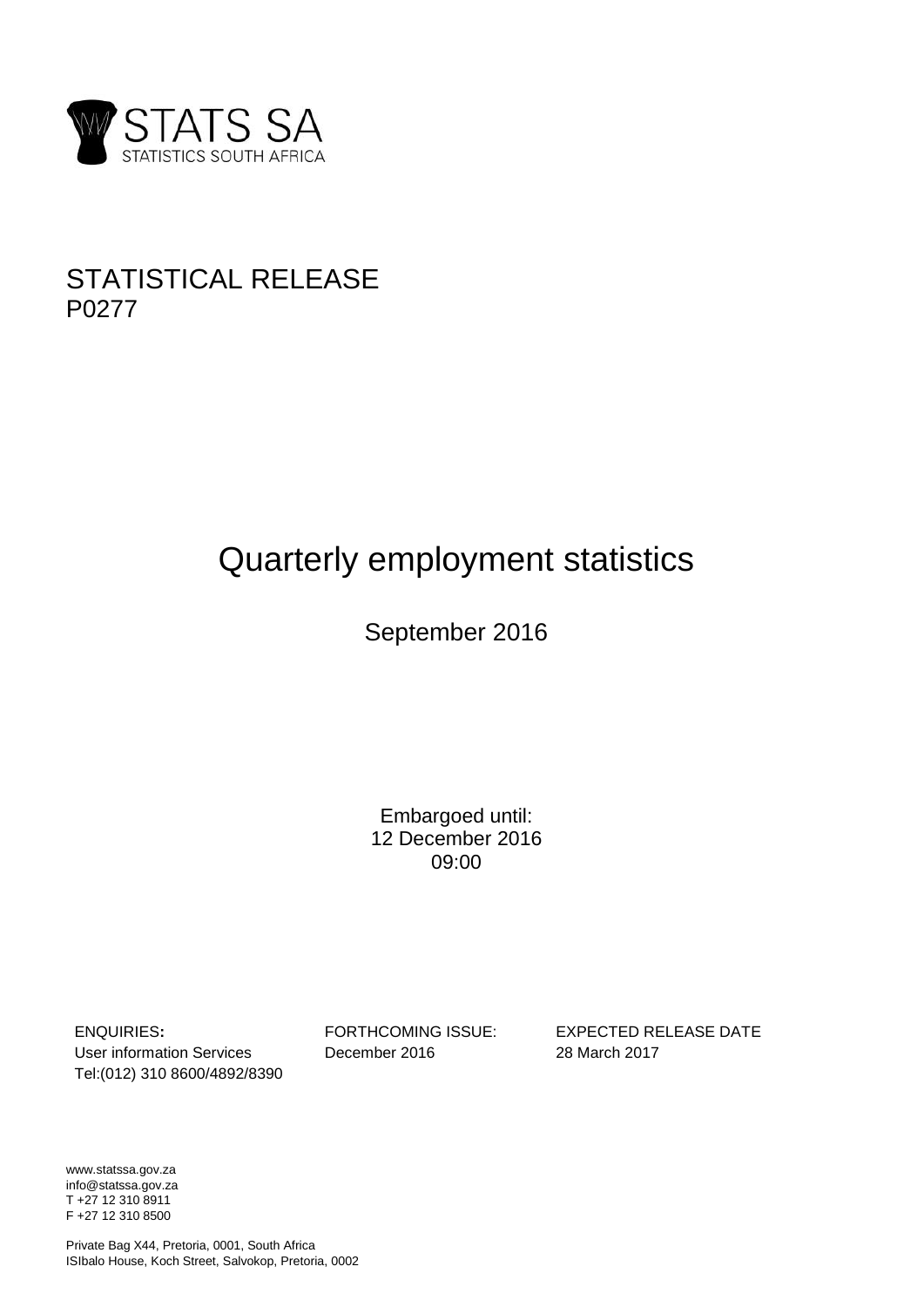<span id="page-1-0"></span>

| Key findings: Employment and earnings for the quarter ending September 2016 3                    |  |
|--------------------------------------------------------------------------------------------------|--|
| Figure A: Employment in the non-agricultural formal sector, June 2015 - September 2016. 3        |  |
|                                                                                                  |  |
| Figure B: Gross earnings (R'000) of employees in the formal non-agricultural sector, June 2015 - |  |
|                                                                                                  |  |
|                                                                                                  |  |
|                                                                                                  |  |
| Table C: Average monthly earnings paid to employees in the formal non-agricultural sector5       |  |
| Key differences between the Quarterly labour force survey (QLFS) and the Quarterly               |  |
|                                                                                                  |  |
|                                                                                                  |  |
|                                                                                                  |  |
|                                                                                                  |  |
|                                                                                                  |  |
|                                                                                                  |  |
| Table 6 - Wholesale and retail trade; repair of motor vehicles, motor cycles and personal and    |  |
|                                                                                                  |  |
|                                                                                                  |  |
| Table 8 - Financial intermediation, insurance, real estate and business services industry 12     |  |
|                                                                                                  |  |
|                                                                                                  |  |
|                                                                                                  |  |
|                                                                                                  |  |
|                                                                                                  |  |
|                                                                                                  |  |
| Table D: Estimates of number of employees by industry within 95% confidence limits 21            |  |
| Table E: Estimates of gross earnings (R' 000) by industry within 95% confidence limits21         |  |
| Table F: Estimates of average monthly earnings, including bonuses and overtime payments, at      |  |
|                                                                                                  |  |
| Table G: Estimates of average monthly earnings, excluding bonuses and overtime payments, at      |  |
|                                                                                                  |  |
|                                                                                                  |  |
|                                                                                                  |  |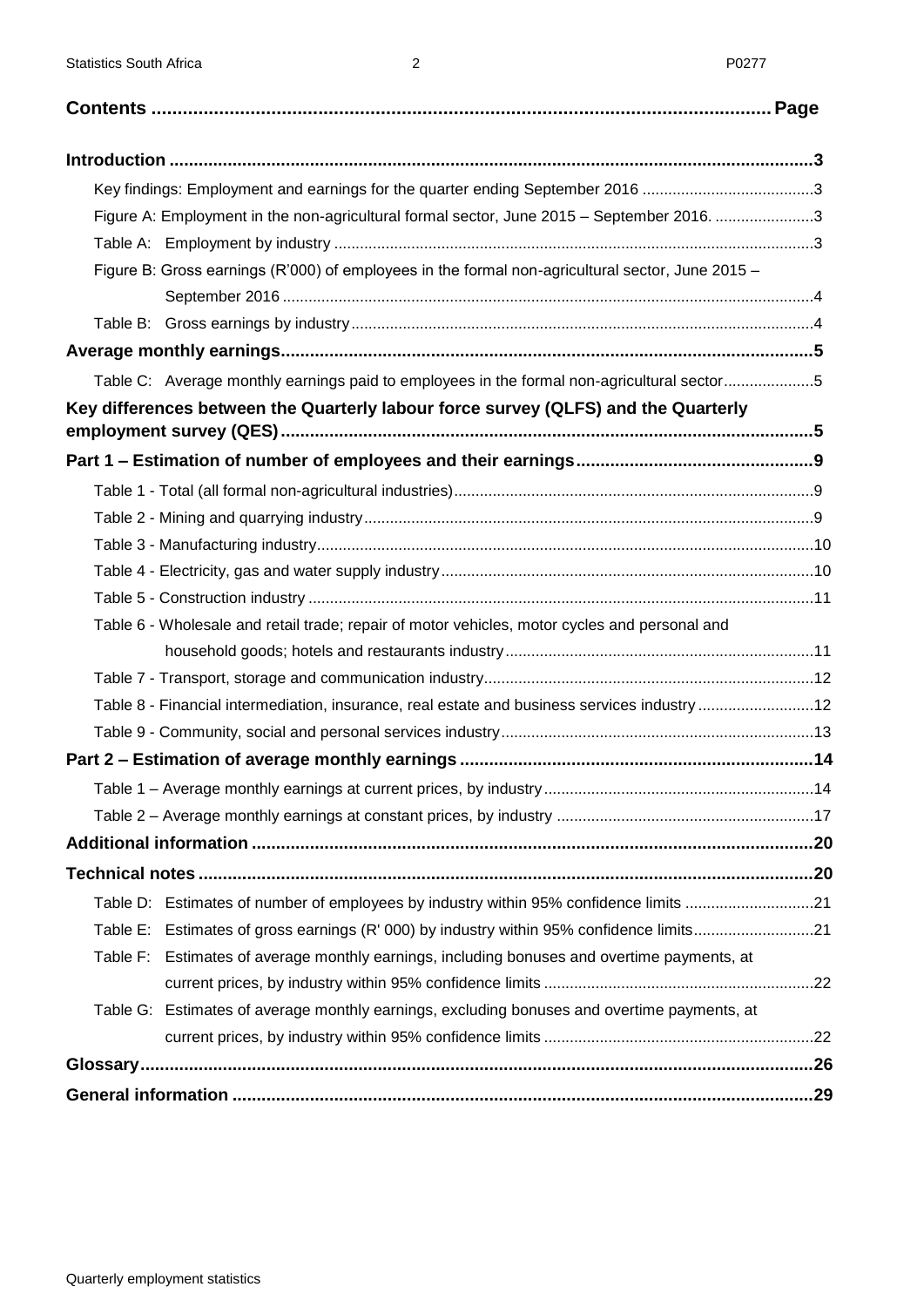## **Introduction**

The *Quarterly employment statistics* (QES) is an enterprise-based sample survey conducted by Statistics South Africa (Stats SA). The samples are drawn from private non-agricultural businesses such as factories, firms, offices, and stores, as well as from national, provincial and local government entities. The definition of industries is based on the *System of National Accounts* (SNA) and is in line with that in the *Standard Industrial Classification of all Economic Activities* (SIC), Fifth Edition, and Report No. 09-09-02 of January 1993*.*

This survey covers employment statistics of the following industries:

- mining and quarrying;
- manufacturing;
- electricity, gas and water supply;
- construction;
- wholesale and retail trade; repair of motor vehicles, motor cycles and personal and household goods; and hotels and restaurants;
- transport, storage and communication;
- financial intermediation, insurance, real estate and business services; and
- community, social and personal services.

## <span id="page-2-0"></span>**Key findings: Employment and earnings for the quarter ending September 2016**

## <span id="page-2-1"></span>**Figure A: Employment in the non-agricultural formal sector, June 2015 – September 2016.**



## <span id="page-2-2"></span>**Table A: Employment by industry**

|                          | <b>Sep</b><br>2015 | $Jun*$<br>2016 | Sep<br>2016 | Q/Q<br>Change  | <b>Y/Y</b><br>Change | Q/Q<br>Change | <b>Y/Y</b><br>Change |
|--------------------------|--------------------|----------------|-------------|----------------|----------------------|---------------|----------------------|
| <b>Industry</b>          |                    |                |             | $\%$           |                      |               |                      |
| Mining                   | 476                | 458            | 460         | 2              | -16                  | 0,4           | $-3,4$               |
| Manufacturing            | 1 1 5 3            | 1 1 3 3        | 1 1 3 0     | $-3$           | $-23$                | $-0.3$        | $-2,0$               |
| Electricity              | 59                 | 61             | 61          | 0              | $\overline{2}$       | 0,0           | 3,4                  |
| Construction             | 541                | 539            | 545         | 6              | 4                    | 1,1           | 0,7                  |
| Trade                    | 1896               | 1 907          | 914<br>1    | $\overline{ }$ | 18                   | 0,4           | 0,9                  |
| Transport                | 460                | 445            | 442         | $-3$           | $-18$                | $-0,7$        | $-3,9$               |
| <b>Business services</b> | 2 0 8 3            | 2099           | 2 1 0 5     | 6              | 22                   | 0,3           | 1,1                  |
| Community services       | 2 5 3 4            | 2 5 4 7        | 2625        | 78             | 91                   | 3,1           | 3,6                  |
| <b>Total</b>             | 9 2 0 2            | 9 1 8 9        | 9 2 8 2     | 93             | 80                   | 1,0           | 0,9                  |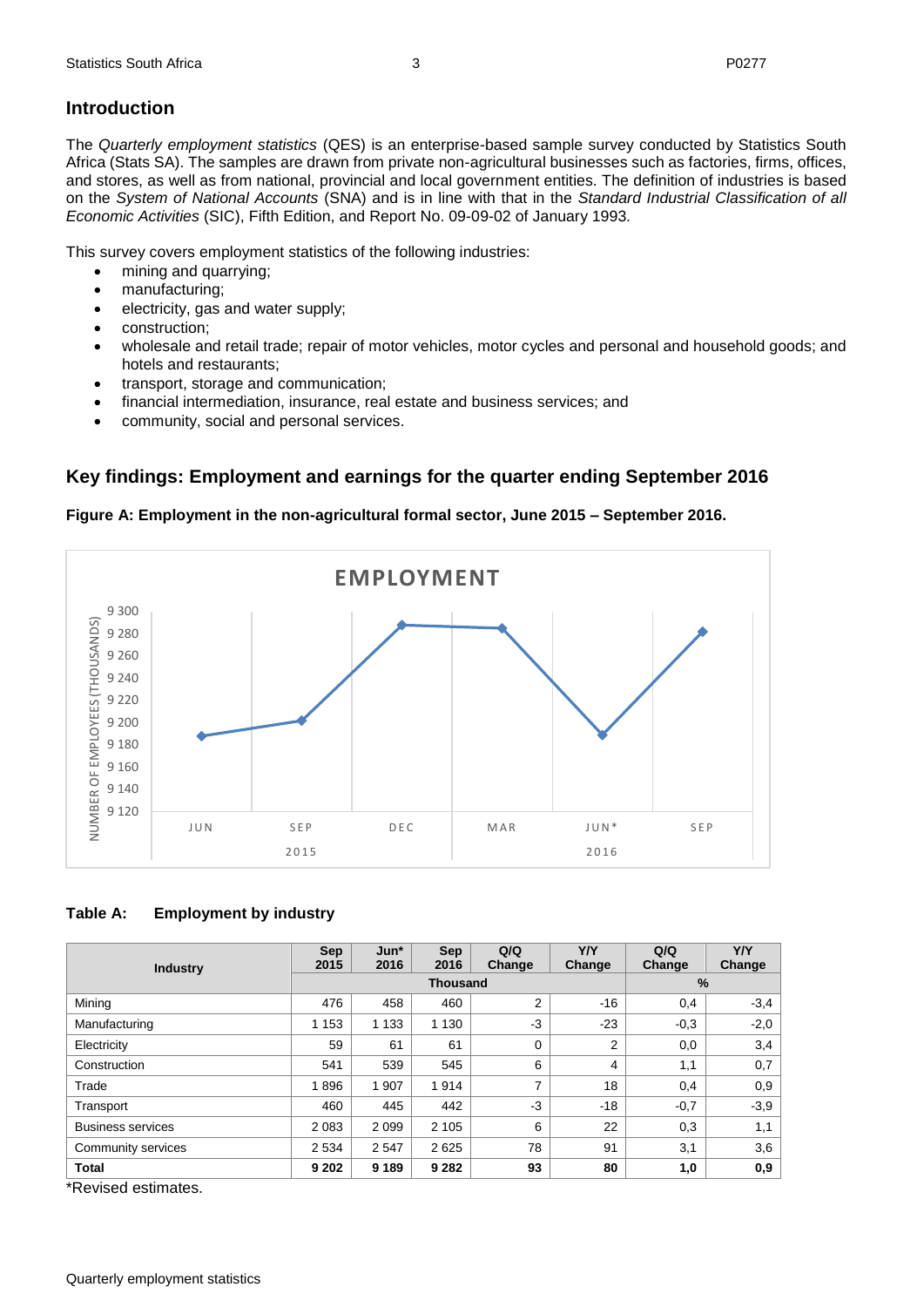Table A shows that employment increased by 93 000 quarter-on-quarter, from 9 189 000 in June 2016 to 9 282 000 in September 2016. This was largely due to increases in the following industries: community services (78 000 or 3,1%); trade (7 000 or 0,4%); construction (6 000 or 1,1%); business services (6 000 or 0,3%) and mining and quarrying (2 000 or 0,4%).

The electricity industry remained unchanged.

However there were decreases in the following industries: manufacturing (-3 000 or -0,3%) and transport (-3 000 or -0,7%).

Employment increased by 80 000 or 0,9% year-on-year between September 2015 and September 2016. These increases were reported by: community services (91 000 or 3,6%); business services (22 000 or 1,1%); trade (18 000 or 0,9%); construction (4 000 or 0,7%) and electricity (2 000 or 3,4%).

The following industries reported annual decreases: manufacturing (-23 000 or -2,0%); transport (-18 000 or - 3,9%); and mining and quarrying (-16 000 or -3,4%).

#### <span id="page-3-0"></span>**Figure B: Gross earnings (R'000) of employees in the formal non-agricultural sector, June 2015 – September 2016**



#### <span id="page-3-1"></span>**Table B: Gross earnings by industry**

| <b>Industry</b>          | <b>Sep</b><br>2015 | $Jun*$<br>2016 | Sep<br>2016 | Q/Q<br>Change | <b>Y/Y</b><br>Change | Q/Q<br>Change | <b>Y/Y</b><br>Change |
|--------------------------|--------------------|----------------|-------------|---------------|----------------------|---------------|----------------------|
|                          |                    |                |             | $\frac{9}{6}$ |                      |               |                      |
| Mining                   | 28 908             | 29 084         | 30 063      | 979           | 1 1 5 5              | 3,4           | 4,0                  |
| Manufacturing            | 56 527             | 57 016         | 58 880      | 1864          | 2 3 5 3              | 3,3           | 4,2                  |
| Electricity              | 6 2 4 7            | 6 5 8 4        | 8 4 0 9     | 1825          | 2 1 6 2              | 27,7          | 34,6                 |
| Construction             | 22 4 23            | 22 304         | 22 984      | 680           | 561                  | 3,0           | 2,5                  |
| Trade                    | 69 509             | 72 236         | 74 999      | 2 7 6 3       | 5490                 | 3,8           | 7,9                  |
| Transport                | 31 647             | 31 864         | 31 110      | $-754$        | $-537$               | $-2,4$        | $-1,7$               |
| <b>Business services</b> | 128 738            | 128 068        | 137816      | 9748          | 9078                 | 7,6           | 7,1                  |
| Community services       | 164 739            | 175 428        | 178 805     | 3 3 7 7       | 14 066               | 1,9           | 8,5                  |
| <b>Total</b>             | 508738             | 522 584        | 543 066     | 20 4 82       | 34 3 28              | 3,9           | 6,7                  |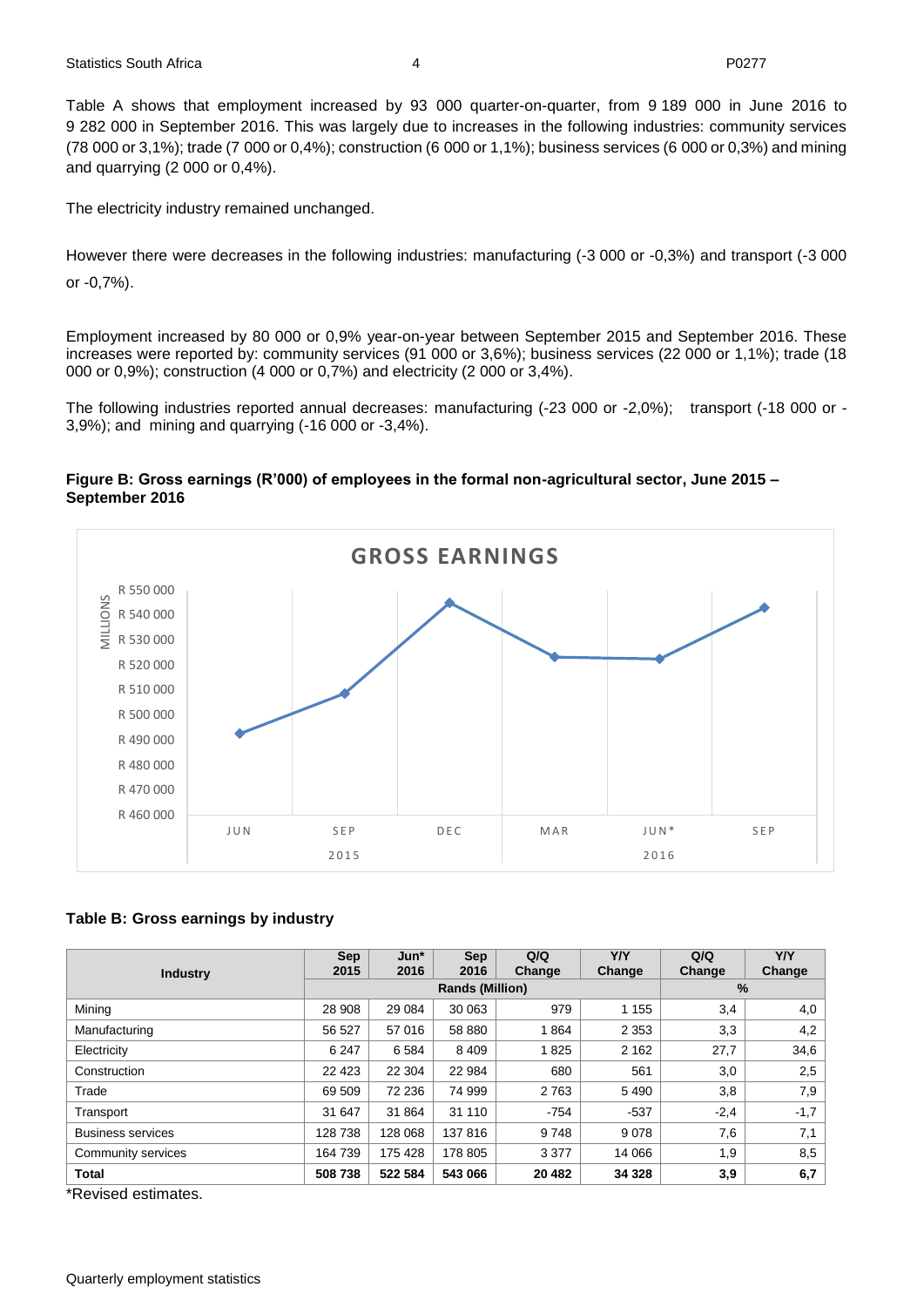Table B shows that gross earnings paid to employees increased by R20 482 million (3,9%) from R522 584 million in June 2016 to R543 066 million in September 2016. The increase was mainly due to increases in the business services; community services; trade; manufacturing; electricity; mining and quarrying and construction industries.

There was a decrease reported by the transport industry.

Year-on-year, gross earnings increased by R34 328 million (6,7%).

## <span id="page-4-0"></span>**Average monthly earnings**

#### <span id="page-4-1"></span>**Table C: Average monthly earnings paid to employees in the formal non-agricultural sector**

| Average monthly earnings (including<br>bonuses and overtime payments) | <b>August 2015</b> | Mav* 2016 | Y/Y Change<br>Q/Q Change |     |     |  |
|-----------------------------------------------------------------------|--------------------|-----------|--------------------------|-----|-----|--|
|                                                                       | Rands              |           |                          | %   |     |  |
|                                                                       | 17 344             | 18 077    | 18 104                   | 0.1 | 4.4 |  |

\*Revised estimates.

Table C shows a quarter-on-quarter increase of 0,1% in average monthly earnings paid to employees in the formal non-agricultural sector from R18 077 in May 2016 to R18 104 in August 2016.

On an annual basis, average monthly earnings paid to employees increased by 4,4% from R17 344 in August 2015 to R18 104 in August 2016.

## <span id="page-4-2"></span>**Key differences between the Quarterly labour force survey (QLFS) and the Quarterly employment survey (QES)**

There are two official sources of employment statistics, the QES which is establishment based and the QLFS which is household based. Each survey has its strengths and limitations. For example, the QES cannot provide information on the following;

- Description of the employed e.g. their demographic profile, education level, hours of work etc.; and
- Unemployment and descriptors of the unemployed.

The *Quarterly labour force survey* (QLFS) is a survey of households which collects information from approximately 30 000 dwelling units, and collects data on the labour market activities of individuals; whereas Quarterly employment statistics (QES) is an enterprise based survey that collects information from non-agricultural businesses and organisations from approximately 20 000 units. The numerous conceptual and methodological differences between the household and enterprise based surveys result in important distinctions in the employment estimates derived from the surveys. Among these are:

- The household survey includes agricultural workers, self-employed workers whose businesses are unincorporated, unpaid family workers, and private household workers among the employed. These groups are excluded from the enterprise based survey.
- The household survey is limited to workers 15 years of age and older. The enterprise based survey is not limited by age.
- The household survey has no duplication of individuals, because individuals are counted only once, even if they hold more than one job. In the enterprise based survey, employees working at more than one job and thus appearing on more than one payroll are counted separately for each appearance.
- QLFS includes income tax, VAT and number of employees in determining the formal sector while QES use only VAT with annual turnover greater than 300 000.
- QLFS allows proxy respondents, this can introduce misclassification of items e.g formal/informal classification.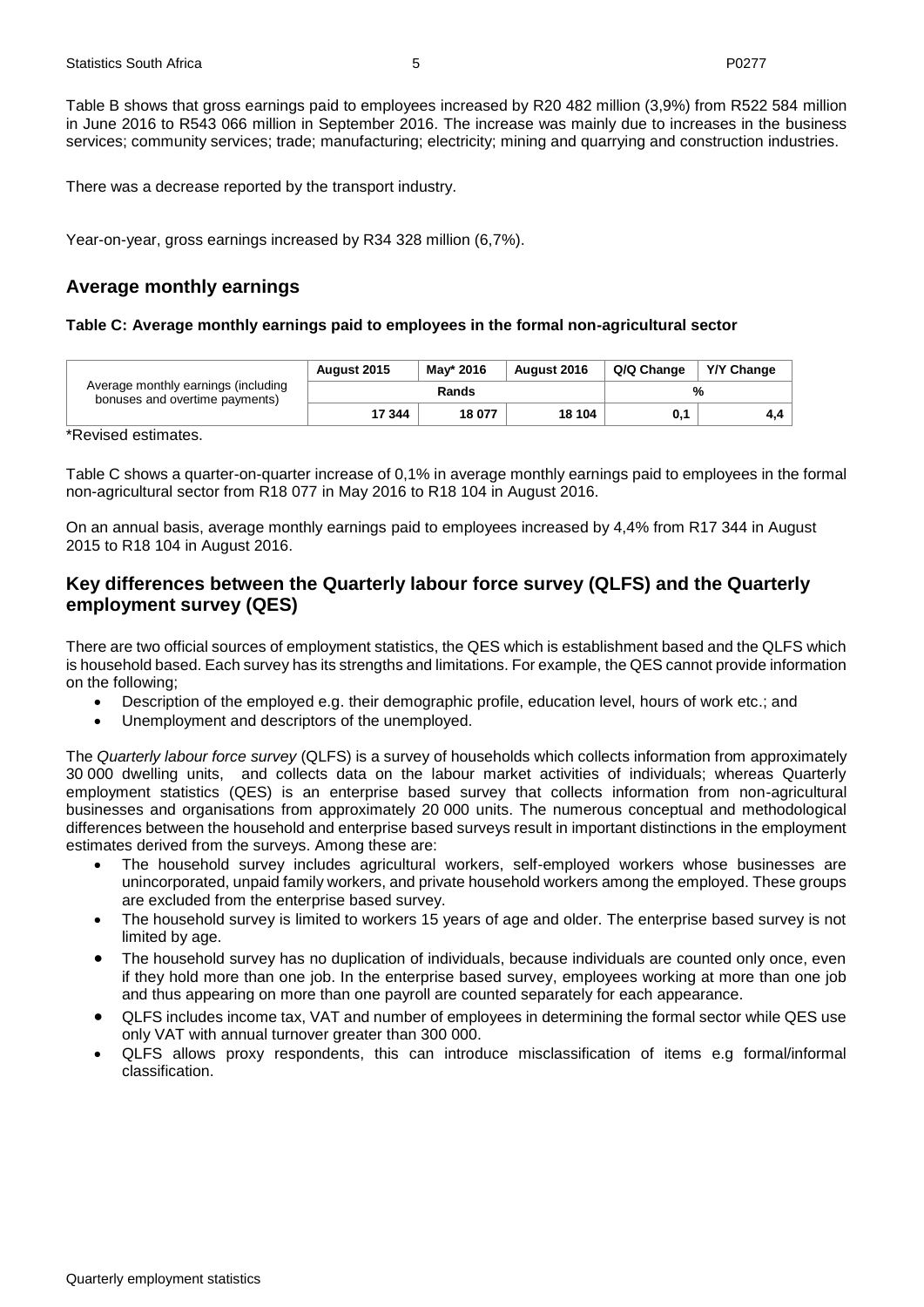|                                                           | <b>QLFS</b>                                                                                                   | <b>QES</b>                                                |
|-----------------------------------------------------------|---------------------------------------------------------------------------------------------------------------|-----------------------------------------------------------|
|                                                           | Private households and<br>worker's hostels                                                                    | Payroll of VAT registered businesses                      |
|                                                           | Non-institutional population<br>(15 years and older)                                                          | Employees only                                            |
| Coverage                                                  | Employment (including the<br>informal sector; private<br>households; agriculture and<br>small businesses)     | Formal sector (excluding agriculture)                     |
| Sample size                                               | 30 000 dwelling units in<br>which households reside                                                           | 20 000 VAT registered businesses                          |
| Reference period                                          | One week prior to the<br>interview                                                                            | Payroll at the end of the reference quarter               |
| <b>Formal sector</b><br>definition<br>(excluding          | Employers and own-account<br>workers registered for VAT<br>or income tax                                      | Excludes agriculture and private households               |
| <b>Agriculture &amp;</b><br><b>Private</b><br>households) | Employees paying income<br>tax and those not paying tax<br>but working for firms with<br>five or more workers | Employees on the payroll of VAT registered<br>businesses. |

Statistics based on sample surveys are subject to both *sampling* and *non-sampling error.* When a sample, rather than the entire population, is surveyed, there is a chance that the sample estimates may differ from the true population values they represent. The component of this difference that occurs because samples differ by chance is known as *sampling error*, and its variability is measured by the standard error of the estimate. The household and enterprise based surveys are also affected by *non-sampling error*, which can occur for many reasons, including the failure to sample a segment of the population, inability to obtain information for all respondents in the sample, inability or unwillingness of respondents to provide correct information on a timely basis, mistakes made by respondents, and errors made in the collection or processing of the data.

## **PJ Lehohla**

## **Statistician-General**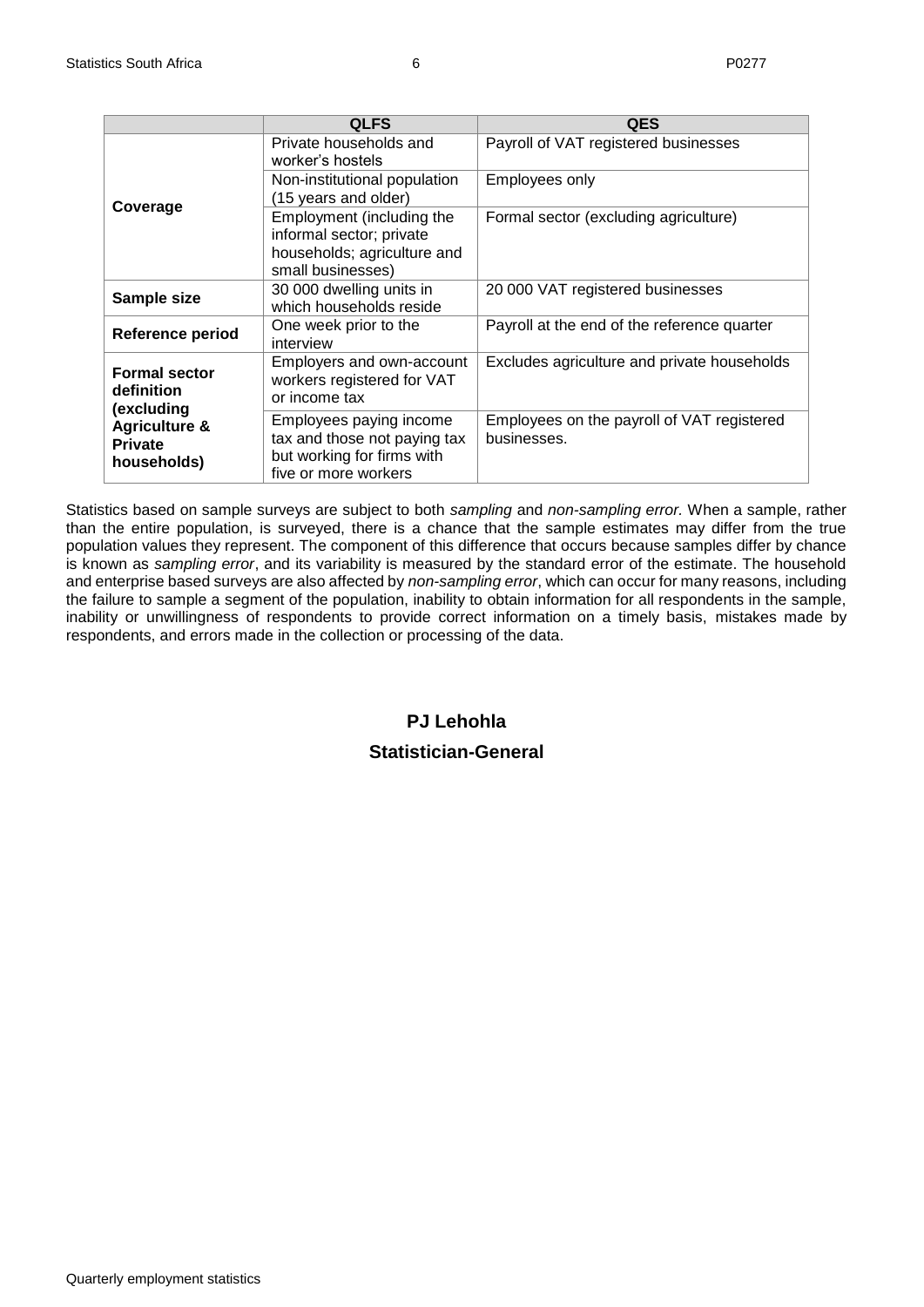## **Detailed employment changes by industry**

The *mining and quarrying industry* reported an annual decrease of 16 000 employees (-3,4%) in September 2016 compared with September 2015. There was a quarterly increase of 2 000 employees (0,4%) in September 2016 compared with June 2016*.* 

## **See explanatory note on page 24.**

The *manufacturing industry* reported an annual decrease of 23 000 employees (-2,0%) in September 2016 compared with September 2015. There was a quarterly decrease of 3 000 employees (-0,3%) in September 2016 compared with June 2016. This was mainly due to decreases in employment in the food, beverages and tobacco; furniture, manufacturing n.e.c; recycling and electrical machinery and apparatus n.e.c.

The *electricity, gas and water supply industry* reported an annual increase of 2 000 employees (3,4%) in September 2016 compared with September 2015. There was no quarterly change in September 2016 compared to with June 2016.

The *construction industry* reported an annual increase of 4 000 employees (0,7%) in September 2016 compared with September 2015. There was a quarterly increase of 6 000 employees (1,1%) in September 2016 compared with June 2016. This was mainly due to increases in employment in the building of complete constructions or parts thereof, civil engineering.

The *wholesale and retail trade; repair of motor vehicles, motor cycles and personal and household goods; hotels and restaurants industry* reported an annual increase of 18 000 employees (0,9%) in September 2016 compared with September 2015. There was a quarterly increase of 7 000 employees (0,4%) in September 2016 compared with June 2016. This was mainly due to increases in employment in hotels and restaurants; and retail trade.

The *transport, storage and communication industry* reported an annual decrease of 18 000 employees (-3,9%) in September 2016 compared with September 2015. There was a quarterly decrease of 3 000 employees (-0,7%) in September 2016 compared with June 2016. This was mainly due to decreases in employment in land transport and transport via pipelines and post and telecommunications.

The *financial intermediation, insurance, real estate and business services industry* reported an annual increase of 22 000 employees (1,1%) in September 2016 compared with September 2015. There was a quarterly increase of 6 000 employees (0,3%) in September 2016 compared with June 2016. This was mainly due to increases in business activities n.e.c; financial intermediation (i.e. Banks) except insurance and pension funding; activities auxiliary to financial intermediation; legal, accounting, bookkeeping and auditing activities.

The *community, social and personal services industry* reported an annual increase of 91 000 employees (3,6%) in September 2016 compared with September 2015. There was a quarterly increase of 78 000 employees (3,1%) in September 2016 compared with June 2016. This was mainly due to increases in employment in extra budgetary institutions; universities and technikons; recreational, cultural and sporting activities; health and social work.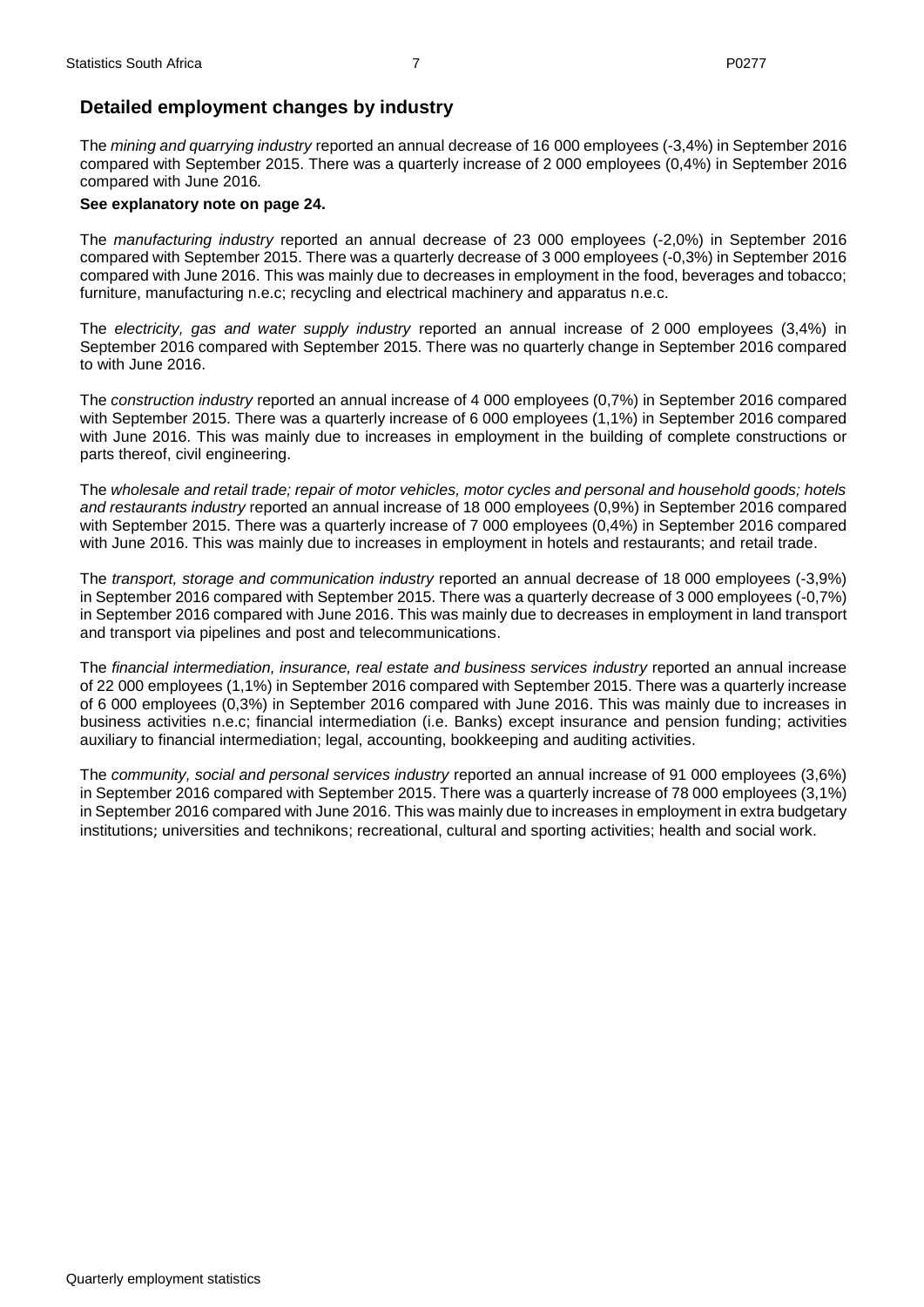## **Detailed changes in gross earnings paid to employees**

Gross earnings paid to employees in the *mining and quarrying industry* reflected an annual increase of R1 155 million (4,0%) in September 2016 compared with September 2015. There was a quarterly increase of R979 million (3,4%) in September 2016 compared with June 2016.

#### **See explanatory note on page 24.**

Gross earnings paid to employees in the *manufacturing industry* reflected an annual increase of R2 353 million (4,2%) in September 2016 compared with September 2015. There was a quarterly increase of R1 864 million (3,3%) in September 2016 compared with June 2016. This was mainly due to the increases in gross earnings of Coke, refined petroleum products and nuclear fuel, chemicals and chemical products, rubber and plastic; basic metals, fabricated metal products , machinery and equipment and office, accounting and computing machinery; food, beverages and tobacco; and transport equipment.

Gross earnings paid to employees in the *electricity, gas and water supply industry* reflected an annual increase of R2 162 million (34,6%) in September 2016 compared with September 2015. There was a quarterly increase of R1 825 million (27,7%) in September 2016 compared with June 2016. This was mainly due to the increases in gross earnings of electricity, gas, steam and water supply.

Gross earnings paid to employees in the *construction industry* reflected an annual increase of R561 million (2,5%) in September 2016 compared with September 2015. There was a quarterly increase of R680 million (3,0%) in September 2016 compared with June 2016. This was mainly due to the increases in gross earnings of building of complete constructions or parts thereof, civil engineering and building installation.

Gross earnings paid to employees in the *wholesale and retail trade; repair of motor vehicles, motor cycles and personal and household goods; hotels and restaurants industry* reflected an annual increase of R5 490 million (7,9%) in September 2016 compared with September 2015. There was a quarterly increase of R2 763 million (3,8%) in September 2016 compared with June 2016. This was mainly due to the increases in gross earnings of wholesale trade and retail trade.

Gross earnings paid to employees in the *transport, storage and communication industry* reflected an annual decrease of R537 million (-1,7%) in September 2016 compared with September 2015. There was a quarterly decrease of R754 million (-2,4%) in September 2016 compared with June 2016. This was mainly due to the decreases in gross earnings of post and telecommunications; and land transport and transport via pipelines.

Gross earnings paid to employees in the *financial intermediation, insurance, real estate and business services industry* reflected an annual increase of R9 078 (7,1%) in September 2016 compared with September 2015. There was a quarterly increase of R9 748 million (7,6%) in September 2016 compared with June 2016. This was mainly due to the increases in gross earnings of financial intermediation (i.e. Banks) except insurance and pension funding; real estate activities; business activities n.e.c and activities auxiliary to financial intermediation.

Gross earnings paid to employees in the *community, social and personal services industry* reflected an annual increase of R14 066 (8,5%) in September 2016 compared with September 2015. There was a quarterly increase of R3 377 million (1,9%) in September 2016 compared with June 2016. This was mainly due to the increases in gross earnings of extra budgetary institutions; provincial departments and local government.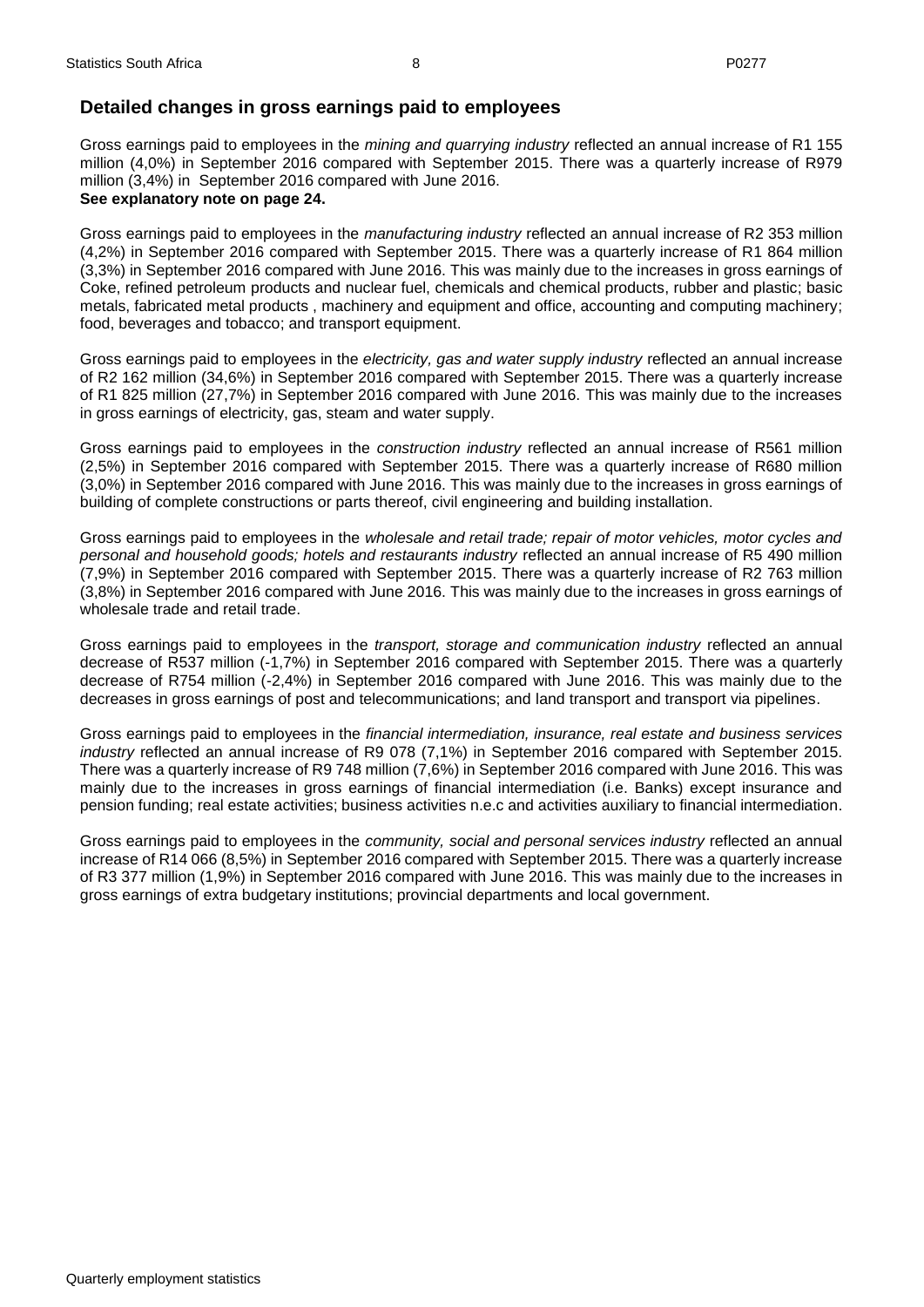## <span id="page-8-0"></span>**Part 1 – Estimation of number of employees and their earnings**

<span id="page-8-1"></span>**Table 1 - Total (all formal non-agricultural industries)** 

### **1.1 Number of employees**

|      | Year and<br>quarter | Number of<br>employees | Change in<br>number of<br>employees | % change<br>in number<br>οf<br>employees | Change in<br>number of<br>employees | % change<br>in number<br>οf<br>employees |
|------|---------------------|------------------------|-------------------------------------|------------------------------------------|-------------------------------------|------------------------------------------|
|      |                     |                        | Quarterly                           |                                          | Annual                              |                                          |
| 2015 | Jun                 | 9 188 000              |                                     |                                          |                                     |                                          |
|      | Sep                 | 9 202 000              | 14 000                              | 0,2                                      |                                     |                                          |
|      | Dec                 | 9 288 000              | 86 000                              | 0,9                                      |                                     |                                          |
| 2016 | Mar                 | 9 285 000              | $-3000$                             | 0,0                                      |                                     |                                          |
|      | $Jun*$              | 9 189 000              | $-96000$                            | $-1,0$                                   | 1 000                               | 0,0                                      |
|      | Sep                 | 9 282 000              | 93 000                              | 1,0                                      | 80 000                              | 0,9                                      |

\*Revised estimates.

### **1.2 Gross earnings (R'000)**

|      | Year and<br>quarter | <b>Gross</b><br>earnings | Change in<br>gross<br>earnings | % change<br>in gross<br>earnings | Change in<br><b>gross</b><br>earnings | % change<br>in gross<br>earnings |
|------|---------------------|--------------------------|--------------------------------|----------------------------------|---------------------------------------|----------------------------------|
|      |                     |                          |                                | Quarterly                        | Annual                                |                                  |
| 2015 | Jun                 | 492 681 000              |                                |                                  | $\overline{\phantom{a}}$              |                                  |
|      | Sep                 | 508 738 000              | 16 057 000                     | 3,3                              | -                                     |                                  |
|      | <b>Dec</b>          | 545 027 000              | 36 289 000                     | 7,1                              | -                                     |                                  |
| 2016 | Mar                 | 523 311 000              | $-21716000$                    | $-4,0$                           |                                       |                                  |
|      | Jun*                | 522 584 000              | $-727000$                      | $-0,1$                           | 29 903 000                            | 6,1                              |
|      | Sep                 | 543 066 000              | 20 482 000                     | 3.9                              | 34 328 000                            | 6,7                              |
|      |                     |                          |                                |                                  |                                       |                                  |

\*Revised estimates.

#### <span id="page-8-2"></span>**Table 2 - Mining and quarrying industry**

#### **2.1 Number of employees**

|      | Year and<br>quarter | Number of<br>employees | Change in<br>number of<br>employees | % change<br>in number<br>οf<br>employees | Change in<br>number of<br>employees | % change<br>in number<br>Οt<br>employees |
|------|---------------------|------------------------|-------------------------------------|------------------------------------------|-------------------------------------|------------------------------------------|
|      |                     |                        | Quarterly                           |                                          | Annual                              |                                          |
| 2015 | Jun                 | 489 000                |                                     |                                          | -                                   |                                          |
|      | Sep                 | 476 000                | $-13000$                            | $-2,7$                                   | -                                   |                                          |
|      | Dec                 | 459 000                | $-17000$                            | $-3,6$                                   |                                     |                                          |
| 2016 | Mar                 | 458 000                | $-1000$                             | $-0,2$                                   |                                     |                                          |
|      | $Jun*$              | 458 000                |                                     | 0,0                                      | $-31000$                            |                                          |
|      | Sep                 | 460 000                | 2 0 0 0                             | 0,4                                      | $-16000$                            | $-6,3$<br>$-3,4$                         |

\*Revised estimates.

#### **2.2 Gross earnings (R'000)**

| Year and<br>quarter |        | <b>Gross</b><br>earnings | Change in<br>gross<br>earnings | % change<br>in gross<br>earnings | Change in<br>gross<br>earnings | % change<br>in gross<br>earnings |
|---------------------|--------|--------------------------|--------------------------------|----------------------------------|--------------------------------|----------------------------------|
|                     |        |                          |                                | Quarterly                        | Annual                         |                                  |
| 2015                | Jun    | 27 465 000               |                                |                                  | $\overline{\phantom{0}}$       |                                  |
|                     | Sep    | 28 908 000               | 1 443 000                      | 5,3                              | ۰                              |                                  |
|                     | Dec.   | 29 168 000               | 260 000                        | 0,9                              | -                              |                                  |
| 2016                | Mar    | 28 248 000               | $-920000$                      | $-3,2$                           | -                              |                                  |
|                     | $Jun*$ | 29 084 000               | 836 000                        | 3,0                              | 1 619 000                      | 5,9                              |
|                     | Sep    | 30 063 000               | 979 000                        | 3,4                              | 1 155 000                      | 4,0                              |
|                     |        |                          |                                |                                  |                                |                                  |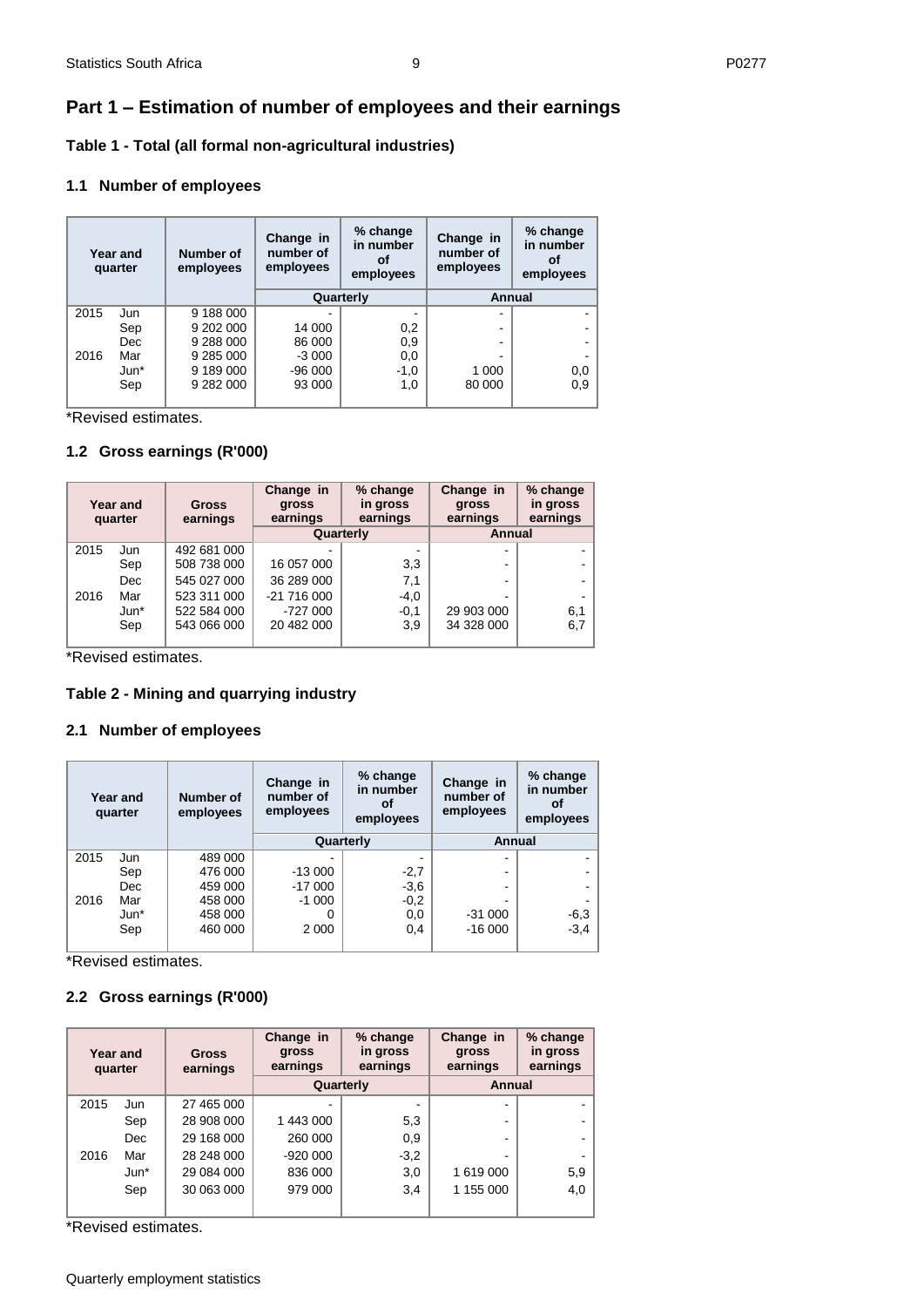## <span id="page-9-0"></span>**Table 3 - Manufacturing industry**

## **3.1 Number of employees**

| quarter | Year and | Number of<br>employees | Change in<br>number of<br>employees | % change<br>in number<br>οf<br>employees | Change in<br>number of<br>employees | % change<br>in number<br>οf<br>employees |
|---------|----------|------------------------|-------------------------------------|------------------------------------------|-------------------------------------|------------------------------------------|
|         |          |                        | Quarterly                           |                                          | Annual                              |                                          |
| 2015    | Jun      | 1 152 000              |                                     |                                          |                                     |                                          |
|         | Sep      | 1 153 000              | 1 0 0 0                             | 0,1                                      |                                     |                                          |
|         | Dec      | 1 149 000              | -4 000                              | $-0,3$                                   |                                     |                                          |
| 2016    | Mar      | 1 143 000              | -6 000                              | $-0,5$                                   |                                     |                                          |
|         | $Jun*$   | 1 133 000              | $-10000$                            | $-0.9$                                   | $-19000$                            | $-1,6$                                   |
|         | Sep      | 1 130 000              | $-3000$                             | $-0,3$                                   | $-23000$                            | $-2,0$                                   |

\*Revised estimates.

## **3.2 Gross earnings (R'000)**

| quarter | Year and   | <b>Gross</b><br>earnings | Change in<br>gross<br>earnings | % change<br>in gross<br>earnings | Change in<br>gross<br>earnings | % change<br>in gross<br>earnings |
|---------|------------|--------------------------|--------------------------------|----------------------------------|--------------------------------|----------------------------------|
|         |            |                          | Quarterly                      |                                  | Annual                         |                                  |
| 2015    | Jun        | 54 698 000               |                                |                                  | ۰                              |                                  |
|         | Sep        | 56 527 000               | 1829 000                       | 3,3                              | ۰                              |                                  |
|         | <b>Dec</b> | 62 460 000               | 5933000                        | 10,5                             | ۰                              |                                  |
| 2016    | Mar        | 56 224 000               | $-6236000$                     | $-10,0$                          |                                |                                  |
|         | $Jun*$     | 57 016 000               | 792 000                        | 1,4                              | 2 318 000                      | 4,2                              |
|         | Sep        | 58 880 000               | 1864000                        | 3,3                              | 2 353 000                      | 4,2                              |

\*Revised estimates.

## <span id="page-9-1"></span>**Table 4 - Electricity, gas and water supply industry**

## **4.1 Number of employees**

| quarter | Year and | Number of<br>employees | Change in<br>number of<br>employees | % change<br>in number<br>Ωf<br>employees | Change in<br>number of<br>employees | % change<br>in number<br>οf<br>employees |
|---------|----------|------------------------|-------------------------------------|------------------------------------------|-------------------------------------|------------------------------------------|
|         |          |                        |                                     | Quarterly                                | Annual                              |                                          |
| 2015    | Jun      | 60 000                 |                                     |                                          |                                     |                                          |
|         | Sep      | 59 000                 | $-1000$                             | $-1,7$                                   |                                     |                                          |
|         | Dec      | 60 000                 | 1 0 0 0                             | 1,7                                      |                                     |                                          |
| 2016    | Mar      | 61 000                 | 1 0 0 0                             | 1,7                                      |                                     |                                          |
|         | Jun      | 61 000                 |                                     | 0,0                                      | 1 000                               | 1,7                                      |
|         | Sep      | 61 000                 |                                     | 0,0                                      | 2 0 0 0                             | 3,4                                      |

## **4.2 Gross earnings (R'000)**

| Year and<br>quarter |        | Gross<br>earnings | Change in<br>gross<br>earnings | % change<br>in gross<br>earnings | Change in<br>gross<br>earnings | % change<br>in gross<br>earnings |
|---------------------|--------|-------------------|--------------------------------|----------------------------------|--------------------------------|----------------------------------|
|                     |        |                   |                                | Quarterly                        | Annual                         |                                  |
| 2015                | Jun    | 6 039 000         | ۰                              | $\overline{\phantom{0}}$         | -                              |                                  |
|                     | Sep    | 6 247 000         | 208 000                        | 3,4                              | -                              |                                  |
|                     | Dec    | 7 584 000         | 1 337 000                      | 21,4                             | -                              |                                  |
| 2016                | Mar    | 6 517 000         | $-1067000$                     | $-14,1$                          |                                |                                  |
|                     | $Jun*$ | 6 584 000         | 67 000                         | 1,0                              | 545 000                        | 9,0                              |
|                     | Sep    | 8 409 000         | 1825 000                       | 27,7                             | 2 162 000                      | 34,6                             |
|                     |        |                   |                                |                                  |                                |                                  |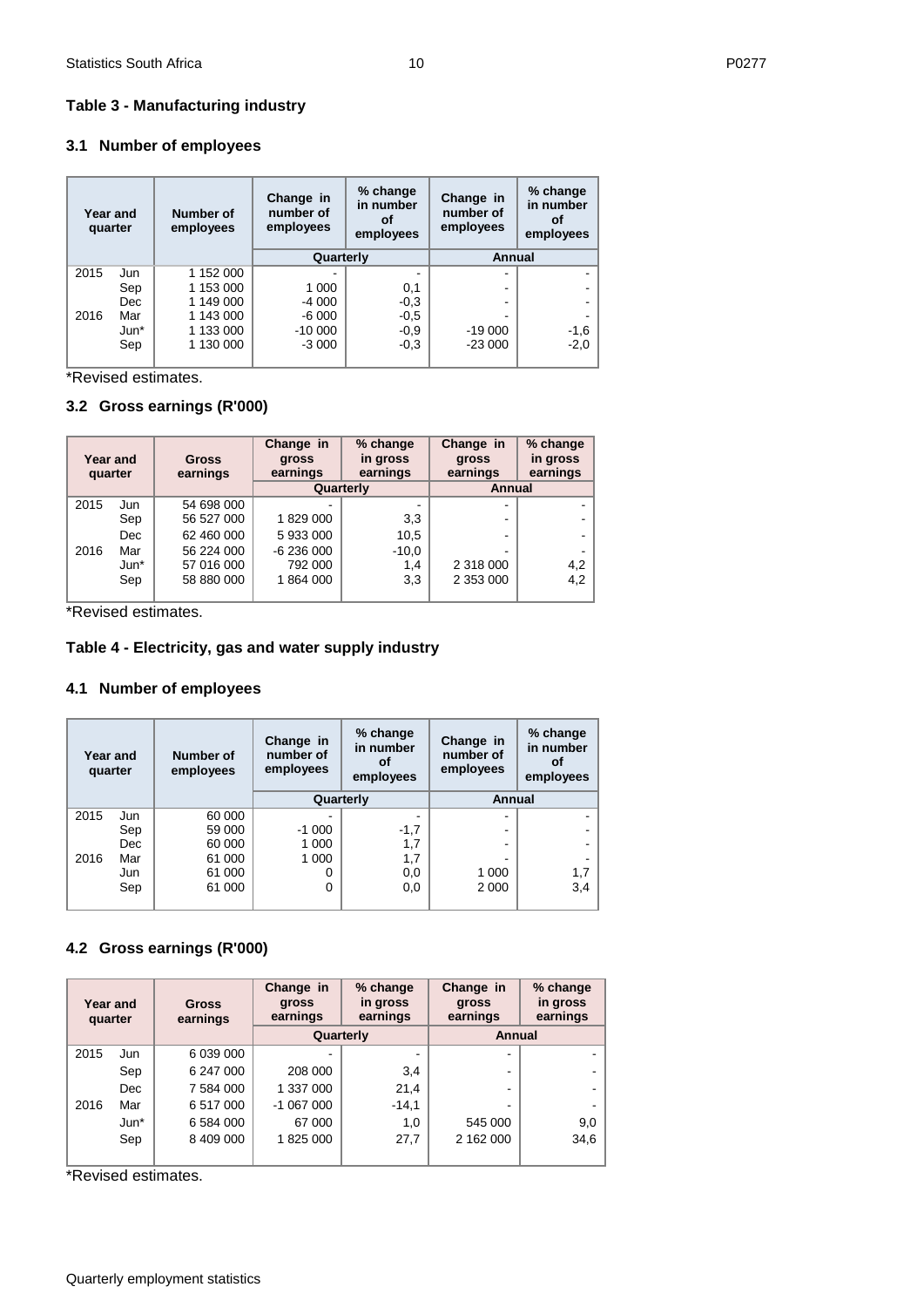#### <span id="page-10-0"></span>**Table 5 - Construction industry**

## **5.1 Number of employees**

| Year and<br>quarter |      |      | % change<br>Change in<br>in number<br>number of<br>Number of<br>Οf<br>employees<br>employees<br>employees |         | % change<br>Change in<br>in number<br>number of<br>οf<br>employees<br>employees |         |     |
|---------------------|------|------|-----------------------------------------------------------------------------------------------------------|---------|---------------------------------------------------------------------------------|---------|-----|
|                     |      |      |                                                                                                           |         | Quarterly                                                                       | Annual  |     |
|                     | 2015 | Jun  | 538 000                                                                                                   |         |                                                                                 |         |     |
|                     |      | Sep  | 541 000                                                                                                   | 3 0 0 0 | 0,6                                                                             | -       |     |
|                     |      | Dec. | 533 000                                                                                                   | $-8000$ | $-1,5$                                                                          | -       |     |
|                     | 2016 | Mar  | 544 000                                                                                                   | 11 000  | 2,1                                                                             |         |     |
|                     |      | Jun* | 539 000                                                                                                   | $-5000$ | $-0,9$                                                                          | 1 0 0 0 | 0,2 |
|                     |      | Sep  | 545 000                                                                                                   | 6 0 0 0 | 1,1                                                                             | 4 0 0 0 | 0,7 |
|                     |      |      |                                                                                                           |         |                                                                                 |         |     |

\*Revised estimates.

## **5.2 Gross earnings (R'000)**

| Year and<br>quarter |            | <b>Gross</b><br>earnings | Change in<br>gross<br>earnings | % change<br>in gross<br>earnings | Change in<br><b>gross</b><br>earnings | % change<br>in gross<br>earnings |
|---------------------|------------|--------------------------|--------------------------------|----------------------------------|---------------------------------------|----------------------------------|
|                     |            |                          |                                | Quarterly                        | Annual                                |                                  |
| 2015                | Jun        | 22 060 000               | ۰                              |                                  | $\overline{\phantom{0}}$              |                                  |
|                     | Sep        | 22 423 000               | 363 000                        | 1,6                              | $\overline{\phantom{0}}$              |                                  |
|                     | <b>Dec</b> | 25 221 000               | 2798000                        | 12,5                             | $\overline{\phantom{0}}$              |                                  |
| 2016                | Mar        | 21 306 000               | $-3915000$                     | $-15.5$                          | $\overline{\phantom{0}}$              |                                  |
|                     | $Jun*$     | 22 304 000               | 998 000                        | 4,7                              | 244 000                               | 1,1                              |
|                     | Sep        | 22 984 000               | 680 000                        | 3,0                              | 561 000                               | 2,5                              |
|                     |            |                          |                                |                                  |                                       |                                  |

\*Revised estimates.

## <span id="page-10-1"></span>**Table 6 - Wholesale and retail trade; repair of motor vehicles, motor cycles and personal and household goods; hotels and restaurants industry**

## **6.1 Number of employees**

| Year and<br>quarter |        | Number of<br>employees | Change in<br>number of<br>employees | % change<br>in number<br>οf<br>employees | Change in<br>number of<br>employees | % change<br>in number<br>οf<br>employees |
|---------------------|--------|------------------------|-------------------------------------|------------------------------------------|-------------------------------------|------------------------------------------|
|                     |        |                        |                                     | Quarterly                                | Annual                              |                                          |
| 2015                | Jun    | 1891000                |                                     |                                          | -                                   |                                          |
|                     | Sep    | 1896000                | 5 0 0 0                             | 0,3                                      | ۰.                                  |                                          |
|                     | Dec    | 1954 000               | 58 000                              | 3,1                                      | ۰.                                  |                                          |
| 2016                | Mar    | 1915000                | $-39000$                            | $-2,0$                                   |                                     |                                          |
|                     | $Jun*$ | 1 907 000              | $-8000$                             | $-0,4$                                   | 16 000                              | 0,8                                      |
|                     | Sep    | 1914 000               | 7 0 0 0                             | 0,4                                      | 18 000                              | 0,9                                      |

\*Revised estimates.

## **6.2 Gross earnings (R'000)**

| Year and<br>quarter |        | <b>Gross</b><br>earnings |            | % change<br>Change in<br>in gross<br>gross<br>earnings<br>earnings |           | % change<br>in gross<br>earnings |
|---------------------|--------|--------------------------|------------|--------------------------------------------------------------------|-----------|----------------------------------|
|                     |        |                          |            | Quarterly                                                          | Annual    |                                  |
| 2015                | Jun    | 68 961 000               |            |                                                                    |           |                                  |
|                     | Sep    | 69 509 000               | 548 000    | 0,8                                                                |           |                                  |
|                     | Dec    | 78 930 000               | 9421000    | 13,6                                                               |           |                                  |
| 2016                | Mar    | 71 912 000               | $-7018000$ | $-8,9$                                                             |           |                                  |
|                     | $Jun*$ | 72 236 000               | 324 000    | 0,5                                                                | 3 275 000 | 4,7                              |
|                     | Sep    | 74 999 000               | 2 763 000  | 3,8                                                                | 5 490 000 | 7,9                              |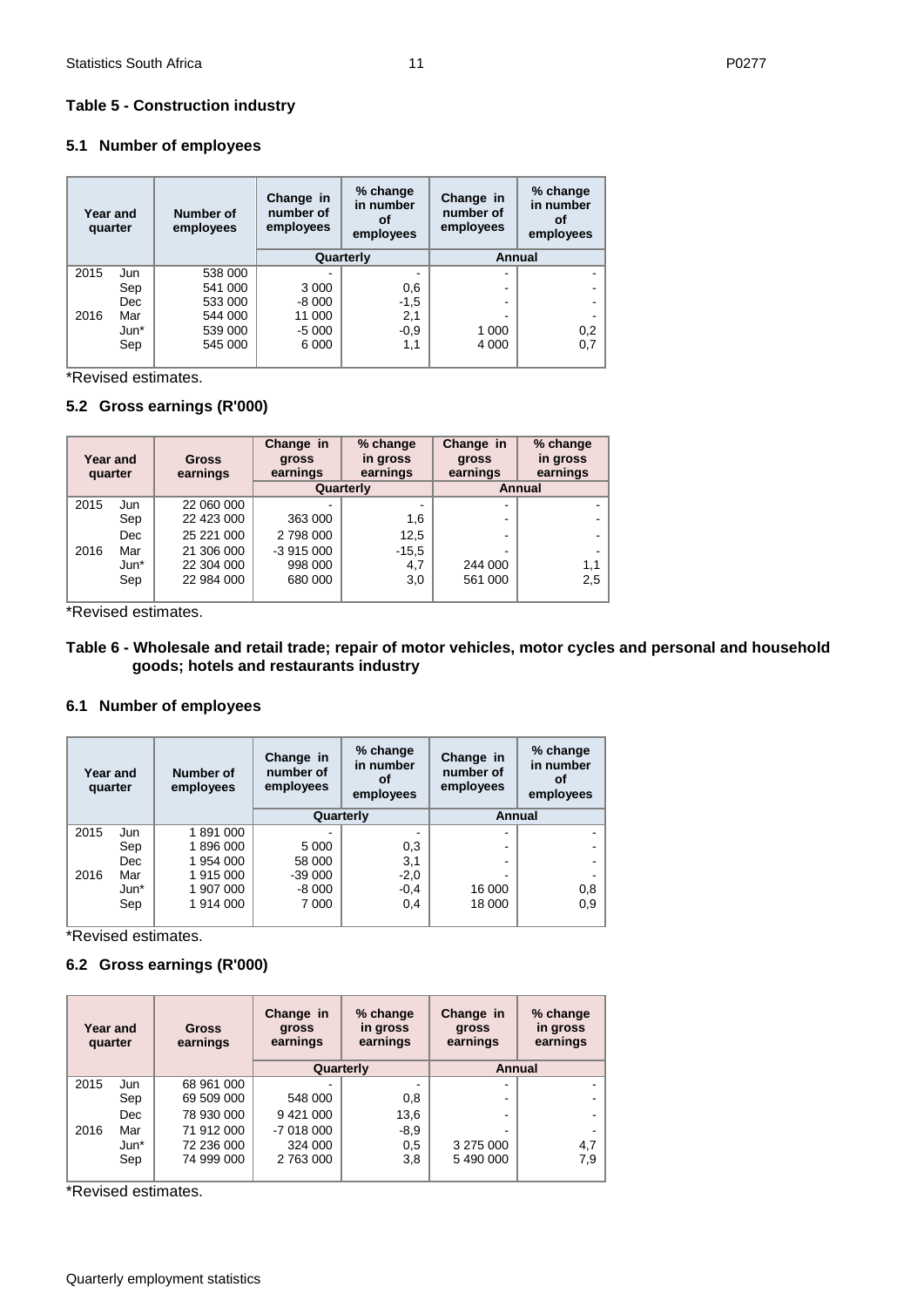## <span id="page-11-0"></span>**Table 7 - Transport, storage and communication industry**

## **7.1 Number of employees**

| Year and<br>quarter |        | Number of<br>employees | % change<br>Change in<br>in number<br>number of<br>οf<br>employees<br>employees |           | Change in<br>number of<br>employees | % change<br>in number<br>оf<br>employees |
|---------------------|--------|------------------------|---------------------------------------------------------------------------------|-----------|-------------------------------------|------------------------------------------|
|                     |        |                        |                                                                                 | Quarterly | Annual                              |                                          |
| 2015                | Jun    | 460 000                |                                                                                 |           |                                     |                                          |
|                     | Sep    | 460 000                | 0                                                                               | 0,0       |                                     |                                          |
|                     | Dec    | 461 000                | 1 0 0 0                                                                         | 0,2       | -                                   |                                          |
| 2016                | Mar    | 459 000                | $-2000$                                                                         | $-0,4$    |                                     |                                          |
|                     | $Jun*$ | 445 000                | $-14000$                                                                        | $-3,1$    | $-15000$                            | $-3,3$<br>$-3,9$                         |
|                     | Sep    | 442 000                | $-3000$                                                                         | $-0,7$    | $-18000$                            |                                          |

\*Revised estimates.

## **7.2 Gross earnings (R'000)**

| Year and<br>quarter |        | <b>Gross</b><br>earnings | Change in<br>gross<br>earnings | % change<br>in gross<br>earnings | Change in<br><b>gross</b><br>earnings | % change<br>in gross<br>earnings |
|---------------------|--------|--------------------------|--------------------------------|----------------------------------|---------------------------------------|----------------------------------|
|                     |        |                          |                                | Quarterly                        | Annual                                |                                  |
| 2015                | Jun    | 31 344 000               |                                |                                  |                                       |                                  |
|                     | Sep    | 31 647 000               | 303 000                        | 1,0                              |                                       |                                  |
|                     | Dec    | 34 003 000               | 2 356 000                      | 7,4                              |                                       |                                  |
| 2016                | Mar    | 30 436 000               | $-3567000$                     | $-10,5$                          |                                       |                                  |
|                     | $Jun*$ | 31 864 000               | 1428 000                       | 4,7                              | 520 000                               | 1,7                              |
|                     | Sep    | 31 110 000               | $-754000$                      | $-2,4$                           | $-537000$                             | $-1,7$                           |
|                     |        |                          |                                |                                  |                                       |                                  |

\*Revised estimates.

## <span id="page-11-1"></span>**Table 8 - Financial intermediation, insurance, real estate and business services industry**

## **8.1 Number of employees**

| Year and<br>quarter |        | Number of<br>employees | Change in<br>number of<br>employees | % change<br>in number<br>οf<br>employees | Change in<br>number of<br>employees | % change<br>in number<br>Οt<br>employees |  |
|---------------------|--------|------------------------|-------------------------------------|------------------------------------------|-------------------------------------|------------------------------------------|--|
|                     |        |                        |                                     | Quarterly                                |                                     | Annual                                   |  |
| 2015                | Jun    | 2 069 000              |                                     |                                          |                                     |                                          |  |
|                     | Sep    | 2 083 000              | 14 000                              | 0,7                                      |                                     |                                          |  |
|                     | Dec    | 2 125 000              | 42 000                              | 2,0                                      |                                     |                                          |  |
| 2016                | Mar    | 2 110 000              | $-15000$                            | $-0,7$                                   |                                     |                                          |  |
|                     | $Jun*$ | 2 099 000              | $-11000$                            | $-0,5$                                   | 30 000                              | $1.4^{\circ}$                            |  |
|                     | Sep    | 2 105 000              | 6 0 0 0                             | 0,3                                      | 22 000                              | 1,1                                      |  |

**Example 2** \*Revised estimates.

## **8.2 Gross earnings (R'000)**

| Year and<br>quarter |            | <b>Gross</b><br>earnings | Change in<br>gross<br>earnings | % change<br>in gross<br>earnings | Change in<br><b>gross</b><br>earnings | % change<br>in gross<br>earnings |
|---------------------|------------|--------------------------|--------------------------------|----------------------------------|---------------------------------------|----------------------------------|
|                     |            |                          |                                | Quarterly                        | Annual                                |                                  |
| 2015                | Jun        | 123 188 000              |                                |                                  |                                       |                                  |
|                     | Sep        | 128 738 000              | 5 550 000                      | 4,5                              |                                       |                                  |
|                     | <b>Dec</b> | 137 372 000              | 8 634 000                      | 6,7                              |                                       |                                  |
| 2016                | Mar        | 140 970 000              | 3 598 000                      | 2,6                              |                                       |                                  |
|                     | $Jun*$     | 128 068 000              | $-12902000$                    | $-9,2$                           | 4 880 000                             | 4,0                              |
|                     | Sep        | 137 816 000              | 9748000                        | 7,6                              | 9 078 000                             | 7,1                              |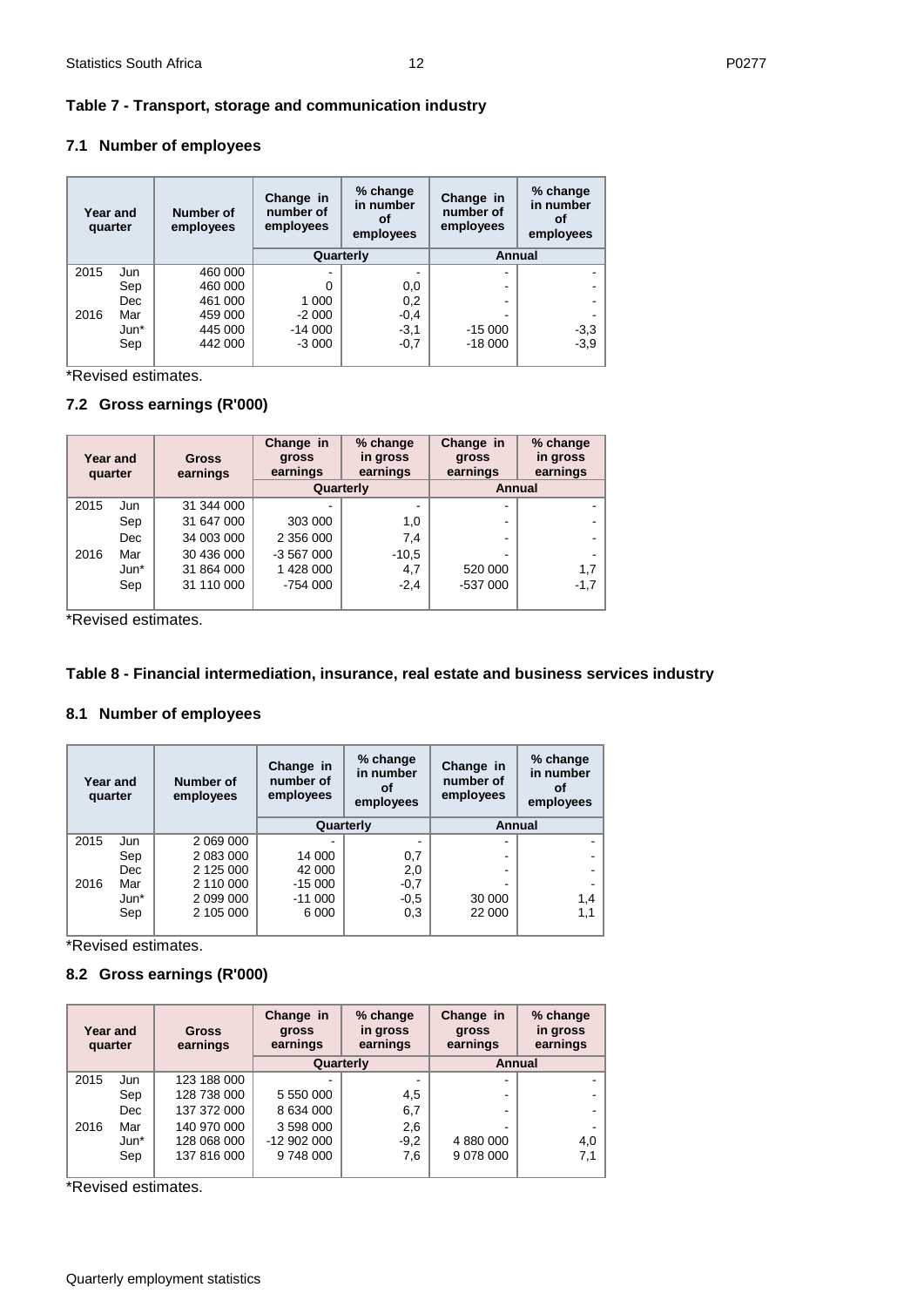## <span id="page-12-0"></span>**Table 9 - Community, social and personal services industry**

## **9.1 Number of employees**

| Year and<br>quarter |     | <b>Number of</b><br>employees | % change<br>Change in<br>in number<br>number of<br>οf<br>employees<br>employees<br>Quarterly |        | % change<br>Change in<br>in number<br>number of<br>оf<br>employees<br>employees |     |
|---------------------|-----|-------------------------------|----------------------------------------------------------------------------------------------|--------|---------------------------------------------------------------------------------|-----|
|                     |     |                               |                                                                                              |        | Annual                                                                          |     |
| 2015                | Jun | 2 529 000                     |                                                                                              |        |                                                                                 |     |
|                     | Sep | 2 534 000                     | 5 000                                                                                        | 0,2    |                                                                                 |     |
|                     | Dec | 2 547 000                     | 13 000                                                                                       | 0,5    |                                                                                 |     |
| 2016                | Mar | 2 595 000                     | 48 000                                                                                       | 1,9    |                                                                                 |     |
|                     | Jun | 2 547 000                     | $-48000$                                                                                     | $-1,8$ | 18 000                                                                          | 0,7 |
|                     | Sep | 2 625 000                     | 78 000                                                                                       | 3,1    | 91 000                                                                          | 3,6 |

## **9.2 Gross earnings (R'000)**

| Year and<br>quarter |        | <b>Gross</b><br>earnings | Change in<br>gross<br>earnings | % change<br>in gross<br>earnings | Change in<br>gross<br>earnings | % change<br>in gross<br>earnings |
|---------------------|--------|--------------------------|--------------------------------|----------------------------------|--------------------------------|----------------------------------|
|                     |        |                          | Quarterly                      |                                  | Annual                         |                                  |
| 2015                | Jun    | 158 926 000              |                                |                                  | -                              |                                  |
|                     | Sep    | 164 739 000              | 5 813 000                      | 3,7                              |                                |                                  |
|                     | Dec    | 170 289 000              | 5 550 000                      | 3,4                              |                                |                                  |
| 2016                | Mar    | 167 698 000              | $-2591000$                     | $-1,5$                           |                                |                                  |
|                     | $Jun*$ | 175 428 000              | 7730000                        | 4,6                              | 16 502 000                     | 10,4                             |
|                     | Sep    | 178 805 000              | 3 377 000                      | 1,9                              | 14 066 000                     | 8,5                              |
|                     |        |                          |                                |                                  |                                |                                  |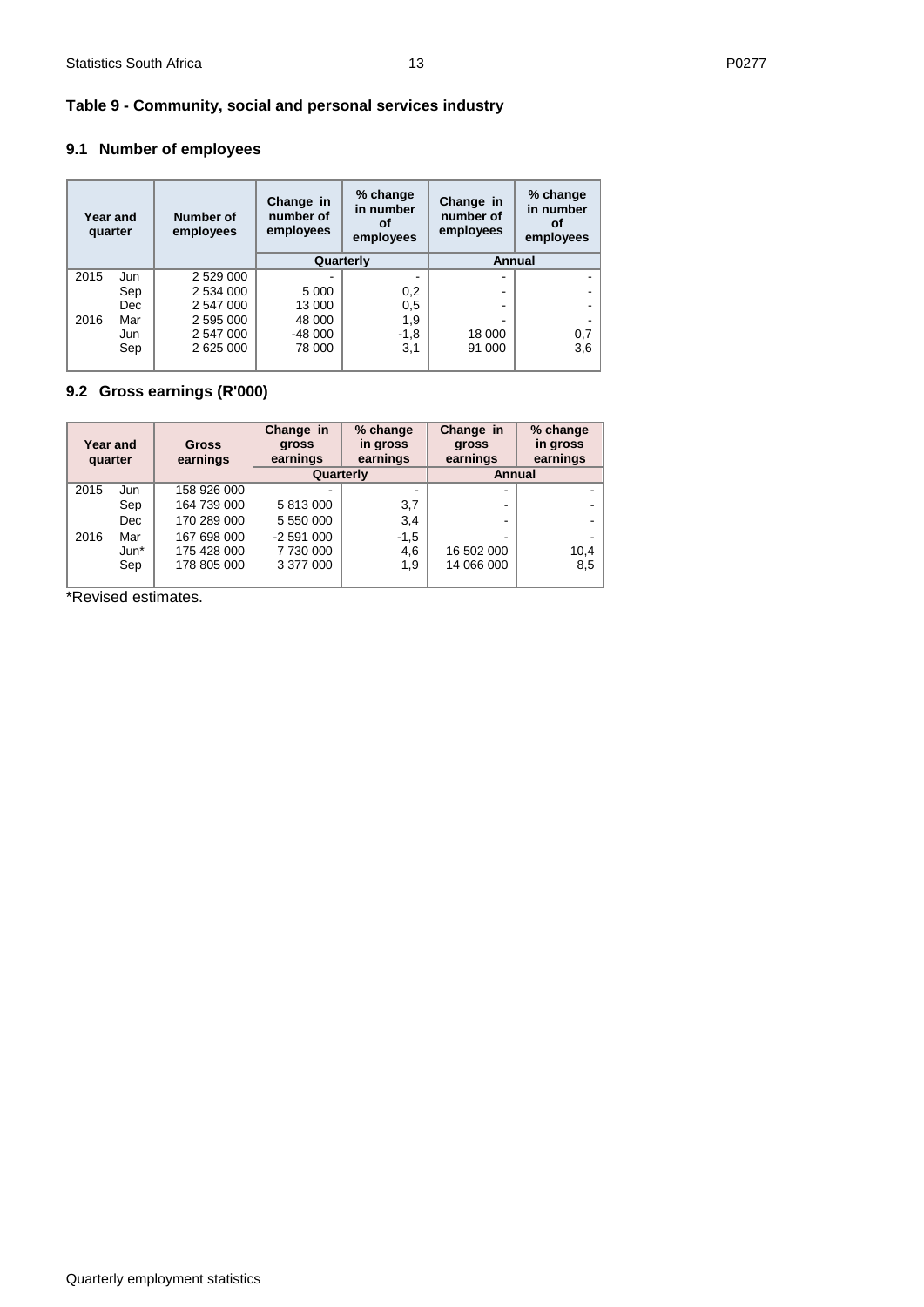## <span id="page-13-0"></span>**Part 2 – Estimation of average monthly earnings**

<span id="page-13-1"></span>**Table 1 – Average monthly earnings at current prices, by industry**

## **1.1 Total (all formal non-agricultural industries)**

| Year and<br>month |      |                                          | Including bonuses and overtime  |                                 |  |  |  |  |
|-------------------|------|------------------------------------------|---------------------------------|---------------------------------|--|--|--|--|
|                   |      | Average<br>monthly<br>earnings<br>(Rand) | Quarterly<br>changes<br>(%) q/q | Annual<br>changes<br>$(\%)$ y/y |  |  |  |  |
| 2015              | May  | 16787                                    |                                 |                                 |  |  |  |  |
|                   | Aug  | 17 344                                   | 3,3                             |                                 |  |  |  |  |
|                   | Nov  | 17422                                    | 0,4                             |                                 |  |  |  |  |
| 2016              | Feb  | 17 396                                   | $-0,1$                          |                                 |  |  |  |  |
|                   | May* | 18 077                                   | 3,9                             | 7,7                             |  |  |  |  |
|                   | Aug  | 18 104                                   | 0,1                             | 4,4                             |  |  |  |  |
|                   |      |                                          |                                 |                                 |  |  |  |  |

\*Revised estimates.

## **1.2 Mining and quarrying industry\*\***

| Year and<br>month |      | Including bonuses and overtime           |                                 |                              |  |  |  |
|-------------------|------|------------------------------------------|---------------------------------|------------------------------|--|--|--|
|                   |      | Average<br>monthly<br>earnings<br>(Rand) | Quarterly<br>changes<br>(%) q/q | Annual<br>changes<br>(%) y/y |  |  |  |
| 2015              | May  | 18 601                                   |                                 |                              |  |  |  |
|                   | Aug  | 20 089                                   | 8,0                             |                              |  |  |  |
|                   | Nov  | 21 009                                   | 4,6                             |                              |  |  |  |
| 2016              | Feb  | 20 21 2                                  | $-3,8$                          |                              |  |  |  |
|                   | May* | 22 047                                   | 9,1                             | 18,5                         |  |  |  |
|                   | Aug  | 22 141                                   | 0,4                             | 10,2                         |  |  |  |
|                   |      |                                          |                                 |                              |  |  |  |

**Example 1**<br>\*Revised estimates.

\*\*Data obtained from the Department of Mineral Resources (See explanatory notes on page 24). At this stage the Department of Mineral Resources is unable to provide data items with regard to bonuses and overtime payments separately.

## **1.3 Manufacturing industry**

| Year and<br>month |      | Including bonuses and overtime           |                                 |                                 | <b>Excluding bonuses and overtime</b>    |                                 |                              |
|-------------------|------|------------------------------------------|---------------------------------|---------------------------------|------------------------------------------|---------------------------------|------------------------------|
|                   |      | Average<br>monthly<br>earnings<br>(Rand) | Quarterly<br>changes<br>(%) q/q | Annual<br>changes<br>$(\%)$ y/y | Average<br>monthly<br>earnings<br>(Rand) | Quarterly<br>changes<br>(%) q/q | Annual<br>changes (%)<br>y/y |
| 2015              | May  | 15 302                                   |                                 | $\blacksquare$                  | 14 109                                   |                                 |                              |
|                   | Aug  | 15 401                                   | 0,6                             | $\blacksquare$                  | 14 4 48                                  | 2,4                             |                              |
|                   | Nov  | 15 692                                   | 1,9                             | $\overline{\phantom{a}}$        | 14 5 13                                  | 0,4                             |                              |
| 2016              | Feb  | 15 474                                   | $-1,4$                          | $\overline{\phantom{a}}$        | 14 537                                   | 0,2                             |                              |
|                   | May* | 15 975                                   | 3,2                             | 4,4                             | 14 9 14                                  | 2,6                             | 5,7                          |
|                   | Aug  | 16 376                                   | 2,5                             | 6,3                             | 15 302                                   | 2,6                             | 5,9                          |
|                   |      |                                          |                                 |                                 |                                          |                                 |                              |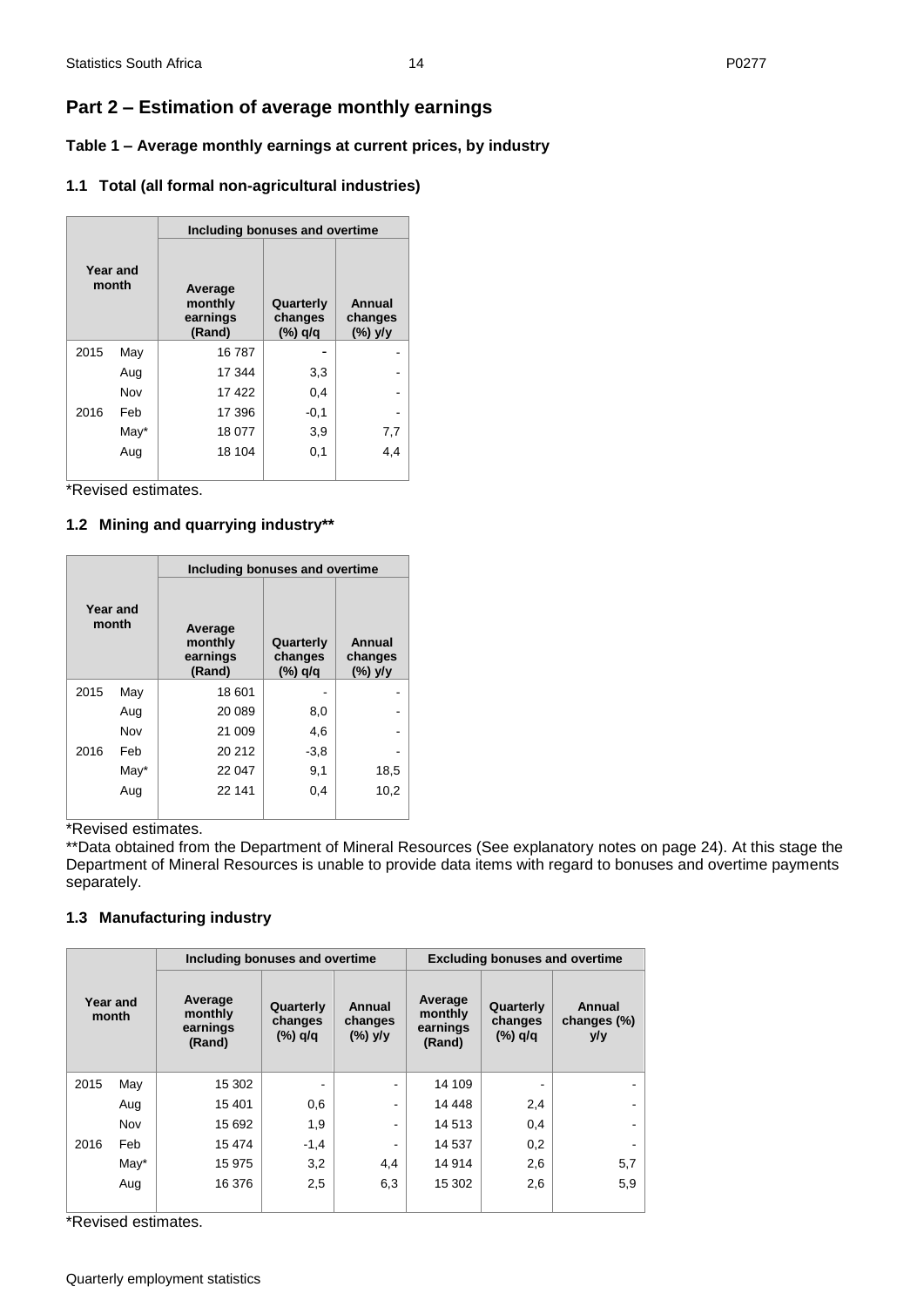### **1.4 Electricity, gas and water supply industry**

| Year and<br>month |      | Including bonuses and overtime           |                                 | <b>Excluding bonuses and overtime</b> |                                          |                                 |                              |
|-------------------|------|------------------------------------------|---------------------------------|---------------------------------------|------------------------------------------|---------------------------------|------------------------------|
|                   |      | Average<br>monthly<br>earnings<br>(Rand) | Quarterly<br>changes<br>(%) q/q | Annual<br>changes<br>$(\%)$ y/y       | Average<br>monthly<br>earnings<br>(Rand) | Quarterly<br>changes<br>(%) q/q | Annual<br>changes (%)<br>y/y |
| 2015              | May  | 33 382                                   |                                 | $\blacksquare$                        | 30 645                                   |                                 |                              |
|                   | Aug  | 34 112                                   | 2,2                             | $\blacksquare$                        | 31 828                                   | 3,9                             |                              |
|                   | Nov  | 36 753                                   | 7,7                             | $\qquad \qquad \blacksquare$          | 34 031                                   | 6,9                             |                              |
| 2016              | Feb  | 35 399                                   | $-3,7$                          | $\hbox{\small -}$                     | 32711                                    | $-3,9$                          |                              |
|                   | May* | 35 609                                   | 0,6                             | 6,7                                   | 32 858                                   | 0,4                             | 7,2                          |
|                   | Aug  | 37 200                                   | 4,5                             | 9,1                                   | 34 4 24                                  | 4,8                             | 8,2                          |

\*Revised estimates

#### **1.5 Construction industry**

| Year and<br>month |      | Including bonuses and overtime           |                                 |                                 |                                          | <b>Excluding bonuses and overtime</b> |                              |  |
|-------------------|------|------------------------------------------|---------------------------------|---------------------------------|------------------------------------------|---------------------------------------|------------------------------|--|
|                   |      | Average<br>monthly<br>earnings<br>(Rand) | Quarterly<br>changes<br>(%) q/q | Annual<br>changes<br>$(\%)$ y/y | Average<br>monthly<br>earnings<br>(Rand) | Quarterly<br>changes<br>(%) q/q       | Annual<br>changes (%)<br>y/y |  |
| 2015              | May  | 13 274                                   |                                 |                                 | 12 674                                   |                                       |                              |  |
|                   | Aug  | 13 372                                   | 0,7                             | $\blacksquare$                  | 12723                                    | 0,4                                   |                              |  |
|                   | Nov  | 13 5 29                                  | 1,2                             |                                 | 12778                                    | 0,4                                   |                              |  |
| 2016              | Feb  | 12 938                                   | $-4,4$                          |                                 | 12 297                                   | $-3,8$                                |                              |  |
|                   | May* | 13 2 61                                  | 2,5                             | $-0,1$                          | 12 5 94                                  | 2,4                                   | $-0,6$                       |  |
|                   | Aug  | 13 635                                   | 2,8                             | 2,0                             | 12 942                                   | 2,8                                   | 1,7                          |  |
|                   |      |                                          |                                 |                                 |                                          |                                       |                              |  |

\*Revised estimates.

## **1.6 Wholesale and retail trade; repair of motor vehicles, motor cycles, and personal and household goods; hotels and restaurants industry**

| Year and<br>month |         | Including bonuses and overtime           |                                 |                                 | <b>Excluding bonuses and overtime</b>    |                                 |                              |  |
|-------------------|---------|------------------------------------------|---------------------------------|---------------------------------|------------------------------------------|---------------------------------|------------------------------|--|
|                   |         | Average<br>monthly<br>earnings<br>(Rand) | Quarterly<br>changes<br>(%) q/q | Annual<br>changes<br>$(\%)$ y/y | Average<br>monthly<br>earnings<br>(Rand) | Quarterly<br>changes<br>(%) q/q | Annual<br>changes (%)<br>y/y |  |
| 2015              | May     | 11 577                                   |                                 |                                 | 11 245                                   |                                 |                              |  |
|                   | Aug     | 11 686                                   | 0,9                             |                                 | 11 397                                   | 1,4                             |                              |  |
|                   | Nov     | 11 591                                   | $-0.8$                          |                                 | 11 298                                   | $-0.9$                          |                              |  |
| 2016              | Feb     | 11 681                                   | 0,8                             |                                 | 11 373                                   | 0,7                             |                              |  |
|                   | $M$ ay* | 12 0 76                                  | 3,4                             | 4,3                             | 11713                                    | 3,0                             | 4,2                          |  |
|                   | Aug     | 12 305                                   | 1,9                             | 5,3                             | 11 976                                   | 2,2                             | 5,1                          |  |
|                   |         |                                          |                                 |                                 |                                          |                                 |                              |  |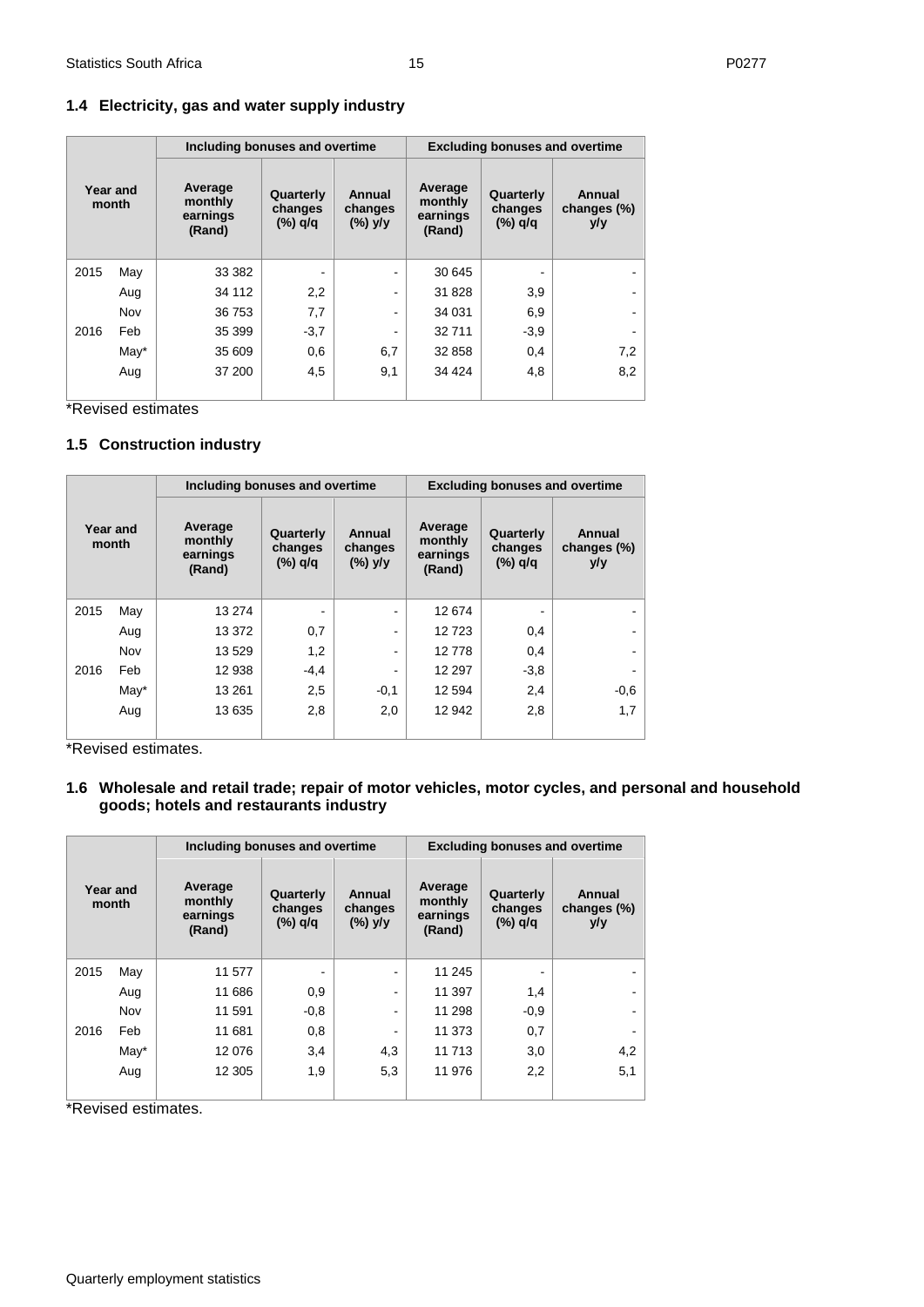## **1.7 Transport, storage and communication industry**

| Year and<br>month |      | Including bonuses and overtime           |                                 | <b>Excluding bonuses and overtime</b> |                                          |                                 |                              |
|-------------------|------|------------------------------------------|---------------------------------|---------------------------------------|------------------------------------------|---------------------------------|------------------------------|
|                   |      | Average<br>monthly<br>earnings<br>(Rand) | Quarterly<br>changes<br>(%) q/q | Annual<br>changes<br>$(\%)$ y/y       | Average<br>monthly<br>earnings<br>(Rand) | Quarterly<br>changes<br>(%) q/q | Annual<br>changes (%)<br>y/y |
| 2015              | May  | 21 0 32                                  |                                 |                                       | 19882                                    |                                 |                              |
|                   | Aug  | 21 402                                   | 1,8                             | $\blacksquare$                        | 20 178                                   | 1,5                             |                              |
|                   | Nov  | 21 355                                   | $-0,2$                          | -                                     | 20 101                                   | $-0,4$                          |                              |
| 2016              | Feb  | 21 1 22                                  | $-1,1$                          |                                       | 19 908                                   | $-1,0$                          |                              |
|                   | May* | 21 958                                   | 4,0                             | 4,4                                   | 20750                                    | 4,2                             | 4,4                          |
|                   | Aug  | 22 4 7 5                                 | 2,4                             | 5,0                                   | 21 203                                   | 2,2                             | 5,1                          |
|                   |      |                                          |                                 |                                       |                                          |                                 |                              |

\*Revised estimates.

## **1.8 Financial intermediation, insurance, real estate and business services industry**

| Year and<br>month |      | Including bonuses and overtime           |                                   |                                 |                                          | <b>Excluding bonuses and overtime</b> |                              |  |  |
|-------------------|------|------------------------------------------|-----------------------------------|---------------------------------|------------------------------------------|---------------------------------------|------------------------------|--|--|
|                   |      | Average<br>monthly<br>earnings<br>(Rand) | Quarterly<br>changes<br>$(*)$ q/q | Annual<br>changes<br>$(\%)$ y/y | Average<br>monthly<br>earnings<br>(Rand) | Quarterly<br>changes<br>(%) q/q       | Annual<br>changes (%)<br>y/y |  |  |
| 2015              | May  | 18 227                                   |                                   | $\blacksquare$                  | 17802                                    |                                       |                              |  |  |
|                   | Aug  | 18 433                                   | 1,1                               | ۰                               | 18 0 86                                  | 1,6                                   |                              |  |  |
|                   | Nov  | 18 4 85                                  | 0,3                               | $\qquad \qquad \blacksquare$    | 18 078                                   | 0,0                                   |                              |  |  |
| 2016              | Feb  | 18792                                    | 1,7                               | $\overline{\phantom{a}}$        | 18 3 8 3                                 | 1,7                                   |                              |  |  |
|                   | May* | 19 000                                   | 1,1                               | 4,2                             | 18 6 14                                  | 1,3                                   | 4,6                          |  |  |
|                   | Aug  | 19 302                                   | 1,6                               | 4,7                             | 18915                                    | 1,6                                   | 4,6                          |  |  |
|                   |      |                                          |                                   |                                 |                                          |                                       |                              |  |  |

\*Revised estimates.

## **1.9 Community, social and personal services industry**

| Year and<br>month |      | Including bonuses and overtime           |                                    |                                 |                                          | <b>Excluding bonuses and overtime</b> |                              |  |
|-------------------|------|------------------------------------------|------------------------------------|---------------------------------|------------------------------------------|---------------------------------------|------------------------------|--|
|                   |      | Average<br>monthly<br>earnings<br>(Rand) | Quarterly<br>changes<br>$(\%)$ q/q | Annual<br>changes<br>$(\%)$ y/y | Average<br>monthly<br>earnings<br>(Rand) | Quarterly<br>changes<br>(%) q/q       | Annual<br>changes (%)<br>y/y |  |
| 2015              | May  | 19 419                                   |                                    |                                 | 19 0 28                                  |                                       |                              |  |
|                   | Aug  | 20 799                                   | 7,1                                |                                 | 20461                                    | 7,5                                   |                              |  |
|                   | Nov  | 20 777                                   | $-0,1$                             |                                 | 20 398                                   | $-0.3$                                |                              |  |
| 2016              | Feb  | 20 759                                   | $-0,1$                             |                                 | 20 369                                   | $-0,1$                                |                              |  |
|                   | May* | 21 996                                   | 6,0                                | 13,3                            | 21 576                                   | 5,9                                   | 13,4                         |  |
|                   | Aug  | 21 118                                   | $-4,0$                             | 1,5                             | 20 678                                   | $-4,2$                                | 1,1                          |  |
|                   |      |                                          |                                    |                                 |                                          |                                       |                              |  |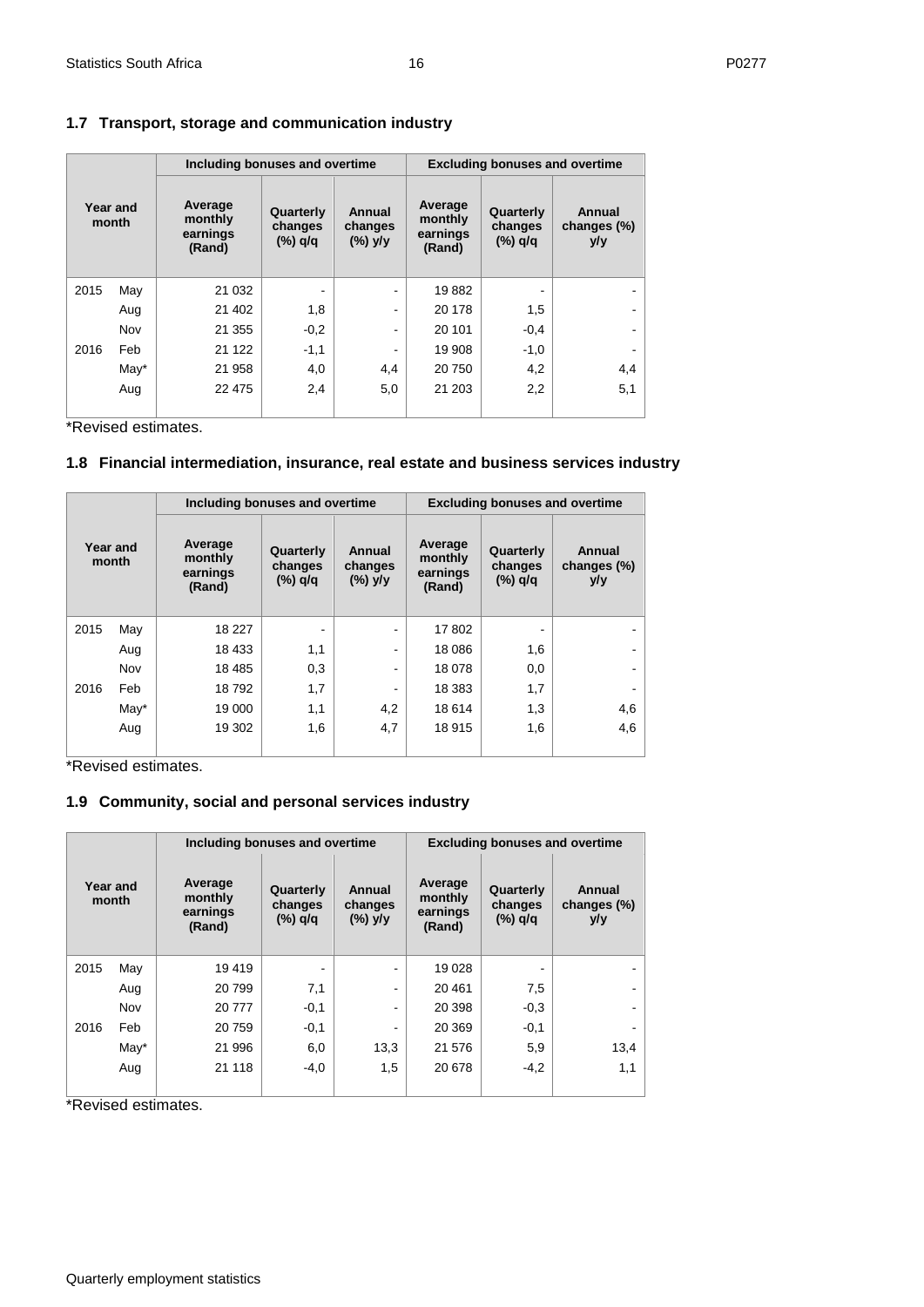## <span id="page-16-0"></span>**Table 2 – Average monthly earnings at constant prices, by industry**

|  |  |  | 2.1 Total (all formal non-agricultural industries) |  |
|--|--|--|----------------------------------------------------|--|
|--|--|--|----------------------------------------------------|--|

|                   |      | Including bonuses and overtime           |                                    |                              |  |  |  |
|-------------------|------|------------------------------------------|------------------------------------|------------------------------|--|--|--|
| Year and<br>month |      | Average<br>monthly<br>earnings<br>(Rand) | Quarterly<br>changes<br>$(\%)$ q/q | Annual<br>changes<br>(%) y/y |  |  |  |
| 2015              | May  | 14 674                                   |                                    |                              |  |  |  |
|                   | Aug  | 14 939                                   | 1,8                                |                              |  |  |  |
|                   | Nov  | 14 955                                   | 0,1                                |                              |  |  |  |
| 2016              | Feb  | 14 582                                   | $-2,5$                             |                              |  |  |  |
|                   | May* | 14 890                                   | 2,1                                | 1,5                          |  |  |  |
|                   | Aug  | 14719                                    | $-1,1$                             | $-1,5$                       |  |  |  |
|                   |      |                                          |                                    |                              |  |  |  |

\*Revised estimates.

## **2.2 Mining and quarrying industry\*\***

|                   |      | Including bonuses and overtime           |                                 |                              |  |  |  |
|-------------------|------|------------------------------------------|---------------------------------|------------------------------|--|--|--|
| Year and<br>month |      | Average<br>monthly<br>earnings<br>(Rand) | Quarterly<br>changes<br>(%) q/q | Annual<br>changes<br>(%) y/y |  |  |  |
| 2015              | May  | 16 260                                   |                                 |                              |  |  |  |
|                   | Aug  | 17 303                                   | 6,4                             |                              |  |  |  |
|                   | Nov  | 18 033                                   | 4,2                             |                              |  |  |  |
| 2016              | Feb  | 16 942                                   | $-6,1$                          |                              |  |  |  |
|                   | May* | 18 161                                   | 7,2                             | 11,7                         |  |  |  |
|                   | Aug  | 18 001                                   | $-0.9$                          | 4,0                          |  |  |  |

\*Revised estimates.

\*\*Data obtained from the Department of Mineral Resources (See explanatory notes on page 24). At this stage the Department of Mineral Resources is unable to provide data items with regard to bonuses and overtime payments separately.

## **2.3 Manufacturing industry**

| Year and<br>month |         |                                          | Including bonuses and overtime  |                                 |                                          | <b>Excluding bonuses and overtime</b> |                              |  |
|-------------------|---------|------------------------------------------|---------------------------------|---------------------------------|------------------------------------------|---------------------------------------|------------------------------|--|
|                   |         | Average<br>monthly<br>earnings<br>(Rand) | Quarterly<br>changes<br>(%) q/q | Annual<br>changes<br>$(\%)$ y/y | Average<br>monthly<br>earnings<br>(Rand) | Quarterly<br>changes<br>(%) q/q       | Annual<br>changes (%)<br>y/y |  |
| 2015              | May     | 13 376                                   |                                 |                                 | 12 3 33                                  |                                       |                              |  |
|                   | Aug     | 13 2 65                                  | $-0.8$                          |                                 | 12 444                                   | 0,9                                   |                              |  |
|                   | Nov     | 13 470                                   | 1,5                             |                                 | 12 458                                   | 0,1                                   |                              |  |
| 2016              | Feb     | 12 971                                   | $-3,7$                          |                                 | 12 185                                   | $-2,2$                                |                              |  |
|                   | $M$ ay* | 13 159                                   | 1,4                             | $-1,6$                          | 12 2 8 5                                 | 0,8                                   | $-0,4$                       |  |
|                   | Aug     | 13 3 14                                  | 1,2                             | 0,4                             | 12 441                                   | 1,3                                   | 0,0                          |  |
|                   |         |                                          |                                 |                                 |                                          |                                       |                              |  |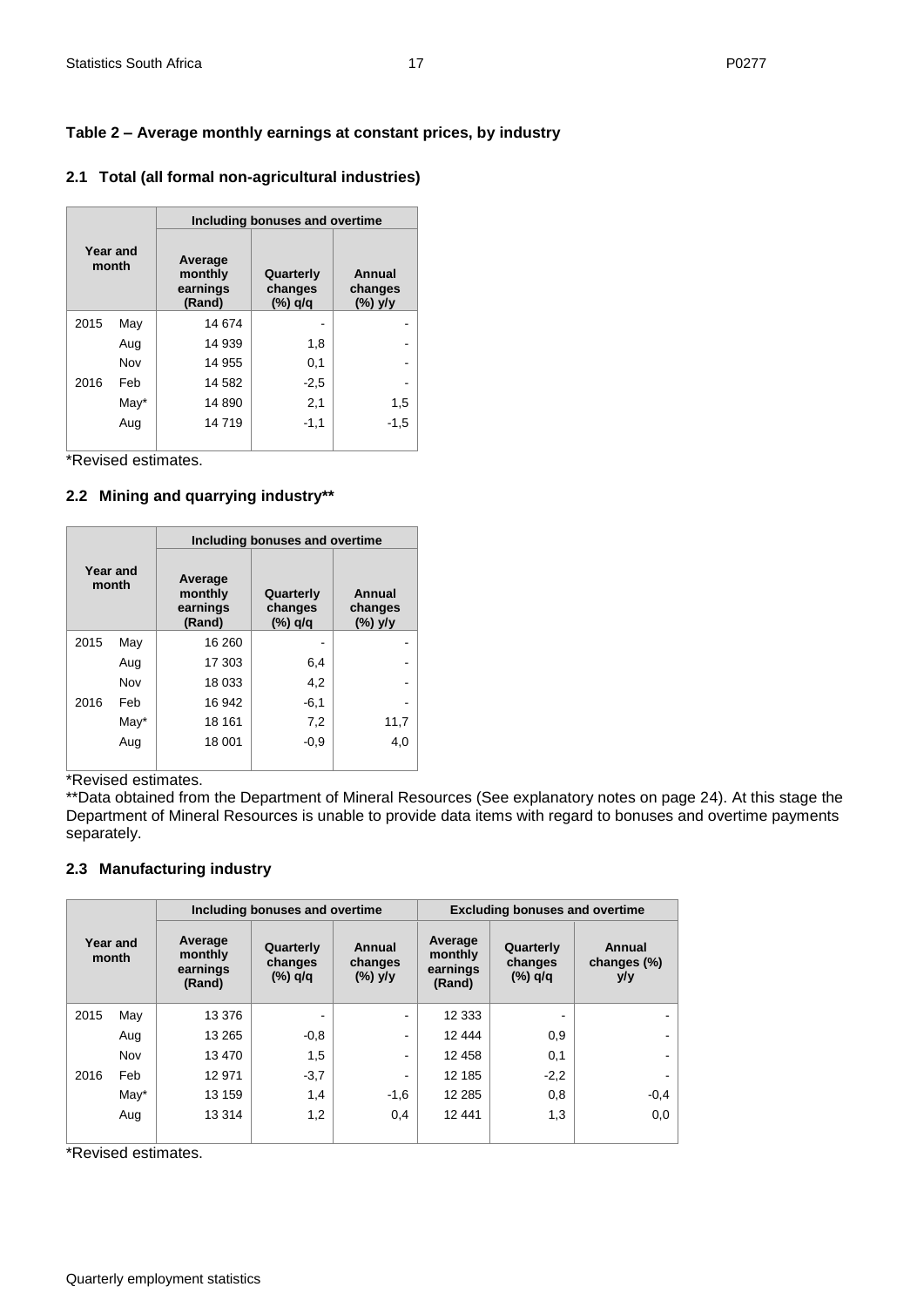|  | 2.4 Electricity, gas and water supply industry |  |  |  |  |  |
|--|------------------------------------------------|--|--|--|--|--|
|--|------------------------------------------------|--|--|--|--|--|

|                   |      |                                          | Including bonuses and overtime  |                                 | <b>Excluding bonuses and overtime</b>    |                                 |                              |  |  |
|-------------------|------|------------------------------------------|---------------------------------|---------------------------------|------------------------------------------|---------------------------------|------------------------------|--|--|
| Year and<br>month |      | Average<br>monthly<br>earnings<br>(Rand) | Quarterly<br>changes<br>(%) q/q | Annual<br>changes<br>$(\%)$ y/y | Average<br>monthly<br>earnings<br>(Rand) | Quarterly<br>changes<br>(%) q/q | Annual<br>changes (%)<br>y/y |  |  |
| 2015              | May  | 29 180                                   |                                 |                                 | 26 788                                   |                                 |                              |  |  |
|                   | Aug  | 29 3 82                                  | 0,7                             |                                 | 27 414                                   | 2,3                             |                              |  |  |
|                   | Nov  | 31 548                                   | 7,4                             |                                 | 29 211                                   | 6,6                             |                              |  |  |
| 2016              | Feb  | 29 672                                   | $-5,9$                          |                                 | 27 419                                   | $-6,1$                          |                              |  |  |
|                   | May* | 29 332                                   | $-1,1$                          | 0,5                             | 27 066                                   | $-1,3$                          | 1,0                          |  |  |
|                   | Aug  | 30 244                                   | 3,1                             | 2,9                             | 27 987                                   | 3,4                             | 2,1                          |  |  |
|                   |      |                                          |                                 |                                 |                                          |                                 |                              |  |  |

\*Revised estimates.

## **2.5 Construction industry**

|                   |      |                                          | Including bonuses and overtime  |                                 | <b>Excluding bonuses and overtime</b>    |                                 |                              |  |  |  |
|-------------------|------|------------------------------------------|---------------------------------|---------------------------------|------------------------------------------|---------------------------------|------------------------------|--|--|--|
| Year and<br>month |      | Average<br>monthly<br>earnings<br>(Rand) | Quarterly<br>changes<br>(%) q/q | Annual<br>changes<br>$(\%)$ y/y | Average<br>monthly<br>earnings<br>(Rand) | Quarterly<br>changes<br>(%) q/q | Annual<br>changes (%)<br>y/y |  |  |  |
| 2015              | May  | 11 603                                   |                                 | ۰                               | 11 079                                   |                                 |                              |  |  |  |
|                   | Aug  | 11 518                                   | $-0,7$                          | -                               | 10 959                                   | $-1,1$                          |                              |  |  |  |
|                   | Nov  | 11 613                                   | 0,8                             | ۰                               | 10 968                                   | 0,1                             |                              |  |  |  |
| 2016              | Feb  | 10845                                    | $-6,6$                          | ۰                               | 10 308                                   | $-6,0$                          |                              |  |  |  |
|                   | May* | 10 923                                   | 0,7                             | $-5,9$                          | 10 374                                   | 0,6                             | $-6,4$                       |  |  |  |
|                   | Aug  | 11 085                                   | 1,5                             | $-3.8$                          | 10 522                                   | 1,4                             | $-4.0$                       |  |  |  |

\*Revised estimates.

#### **2.6 Wholesale and retail trade; repair of motor vehicles, motor cycles and personal and household goods; hotels and restaurants industry**

|                   |         |                                          | Including bonuses and overtime    |                                 |                                          | <b>Excluding bonuses and overtime</b> |                              |
|-------------------|---------|------------------------------------------|-----------------------------------|---------------------------------|------------------------------------------|---------------------------------------|------------------------------|
| Year and<br>month |         | Average<br>monthly<br>earnings<br>(Rand) | Quarterly<br>changes<br>$(*)$ q/q | Annual<br>changes<br>$(\%)$ y/y | Average<br>monthly<br>earnings<br>(Rand) | Quarterly<br>changes<br>$(*)$ q/q     | Annual<br>changes (%)<br>y/y |
| 2015              | May     | 10 120                                   |                                   |                                 | 9830                                     |                                       |                              |
|                   | Aug     | 10 065                                   | $-0.5$                            | -                               | 9817                                     | $-0,1$                                |                              |
|                   | Nov     | 9949                                     | $-1,2$                            | ۰                               | 9698                                     | $-1,2$                                |                              |
| 2016              | Feb     | 9791                                     | $-1,6$                            | ۰                               | 9533                                     | $-1,7$                                |                              |
|                   | $M$ ay* | 9947                                     | 1,6                               | $-1,7$                          | 9648                                     | 1,2                                   | $-1,9$                       |
|                   | Aug     | 10 004                                   | 0,6                               | $-0,6$                          | 9737                                     | 0,9                                   | $-0.8$                       |
|                   |         |                                          |                                   |                                 |                                          |                                       |                              |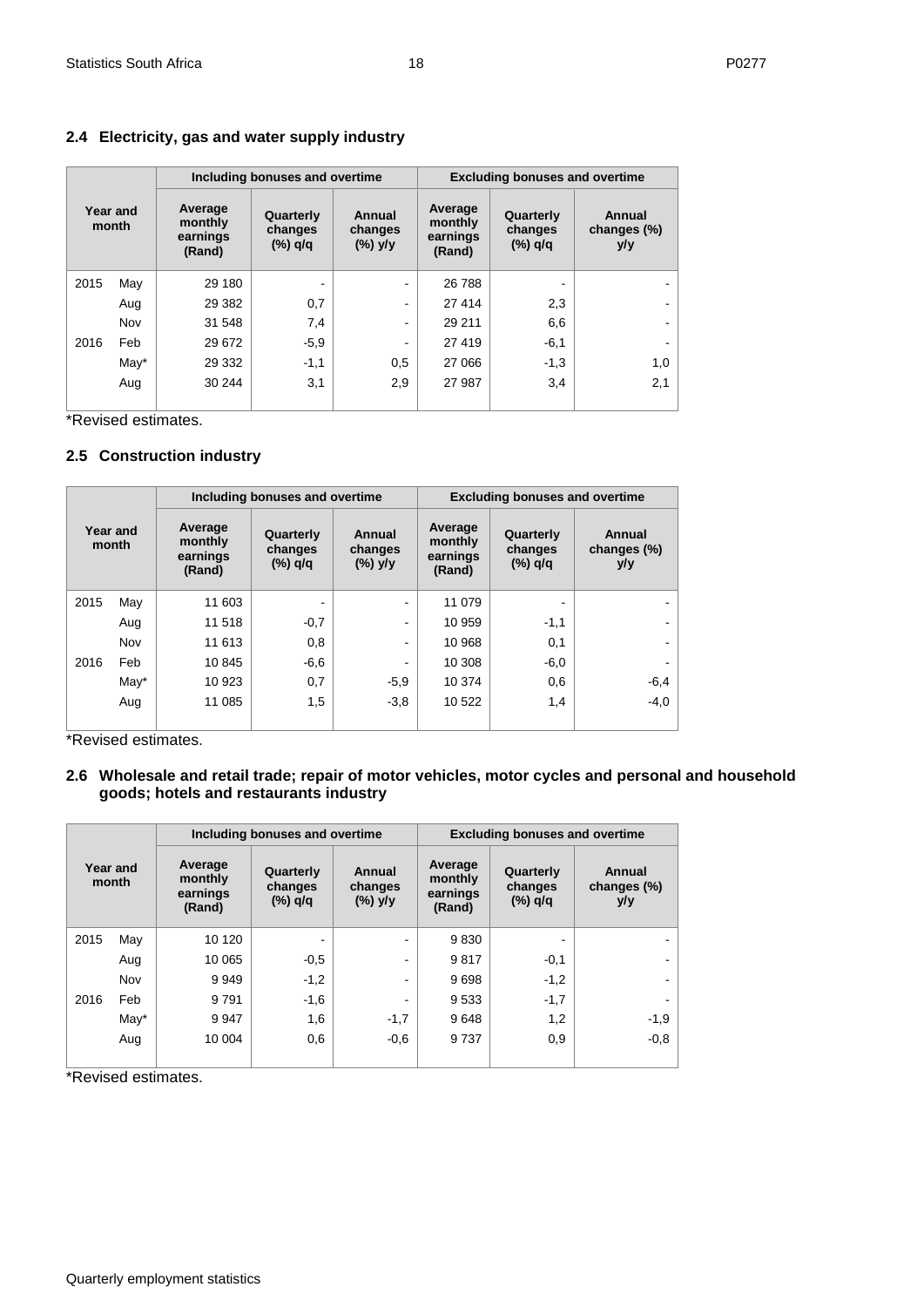## **2.7 Transport, storage and communication industry**

|                   |         |                                          | Including bonuses and overtime    |                                 |                                          | <b>Excluding bonuses and overtime</b> |                              |
|-------------------|---------|------------------------------------------|-----------------------------------|---------------------------------|------------------------------------------|---------------------------------------|------------------------------|
| Year and<br>month |         | Average<br>monthly<br>earnings<br>(Rand) | Quarterly<br>changes<br>$(*)$ q/q | Annual<br>changes<br>$(\%)$ y/y | Average<br>monthly<br>earnings<br>(Rand) | Quarterly<br>changes<br>(%) q/q       | Annual<br>changes (%)<br>y/y |
| 2015              | May     | 18 3 8 5                                 | ۰                                 |                                 | 17 379                                   |                                       |                              |
|                   | Aug     | 18 4 34                                  | 0,3                               |                                 | 17 380                                   | 0,0                                   |                              |
|                   | Nov     | 18 330                                   | $-0,6$                            |                                 | 17 254                                   | $-0,7$                                |                              |
| 2016              | Feb     | 17 705                                   | $-3,4$                            |                                 | 16 687                                   | $-3,3$                                |                              |
|                   | $M$ ay* | 18 087                                   | 2,2                               | $-1,6$                          | 17 092                                   | 2,4                                   | $-1,7$                       |
|                   | Aug     | 18 272                                   | 1,0                               | $-0.9$                          | 17 238                                   | 0,9                                   | $-0.8$                       |
|                   |         |                                          |                                   |                                 |                                          |                                       |                              |

\*Revised estimates.

## **2.8 Financial intermediation, insurance, real estate and business services industry**

|                   |      |                                          | Including bonuses and overtime  |                                 | <b>Excluding bonuses and overtime</b>    |                                 |                              |  |  |  |
|-------------------|------|------------------------------------------|---------------------------------|---------------------------------|------------------------------------------|---------------------------------|------------------------------|--|--|--|
| Year and<br>month |      | Average<br>monthly<br>earnings<br>(Rand) | Quarterly<br>changes<br>(%) q/q | Annual<br>changes<br>$(\%)$ y/y | Average<br>monthly<br>earnings<br>(Rand) | Quarterly<br>changes<br>(%) q/q | Annual<br>changes (%)<br>y/y |  |  |  |
| 2015              | May  | 15 933                                   |                                 |                                 | 15 5 61                                  |                                 |                              |  |  |  |
|                   | Aug  | 15877                                    | $-0,4$                          |                                 | 15 578                                   | 0,1                             |                              |  |  |  |
|                   | Nov  | 15 867                                   | $-0,1$                          |                                 | 15 5 18                                  | $-0,4$                          |                              |  |  |  |
| 2016              | Feb  | 15752                                    | $-0,7$                          |                                 | 15 409                                   | $-0,7$                          |                              |  |  |  |
|                   | May* | 15 651                                   | $-0,6$                          | $-1,8$                          | 15 333                                   | $-0,5$                          | $-1,5$                       |  |  |  |
|                   | Aug  | 15 693                                   | 0,3                             | $-1,2$                          | 15 378                                   | 0,3                             | $-1,3$                       |  |  |  |
|                   |      |                                          |                                 |                                 |                                          |                                 |                              |  |  |  |

\*Revised estimates.

## **2.9 Community, social and personal services industry**

|      |                   |                                          | Including bonuses and overtime  |                                 |                                          | <b>Excluding bonuses and overtime</b> |                              |
|------|-------------------|------------------------------------------|---------------------------------|---------------------------------|------------------------------------------|---------------------------------------|------------------------------|
|      | Year and<br>month | Average<br>monthly<br>earnings<br>(Rand) | Quarterly<br>changes<br>(%) q/q | Annual<br>changes<br>$(\%)$ y/y | Average<br>monthly<br>earnings<br>(Rand) | Quarterly<br>changes<br>(%) q/q       | Annual<br>changes (%)<br>y/y |
| 2015 | May               | 16975                                    |                                 | ٠                               | 16 633                                   |                                       |                              |
|      | Aug               | 17915                                    | 5,5                             | ۰                               | 17 624                                   | 6,0                                   |                              |
|      | Nov               | 17834                                    | $-0,5$                          |                                 | 17 509                                   | $-0,7$                                |                              |
| 2016 | Feb               | 17401                                    | $-2,4$                          |                                 | 17 074                                   | $-2,5$                                |                              |
|      | May*              | 18 119                                   | 4,1                             | 6,7                             | 17773                                    | 4,1                                   | 6,9                          |
|      | Aug               | 17 169                                   | $-5,2$                          | $-4,2$                          | 16811                                    | $-5,4$                                | $-4,6$                       |
|      | . <i>.</i> .      |                                          |                                 |                                 |                                          |                                       |                              |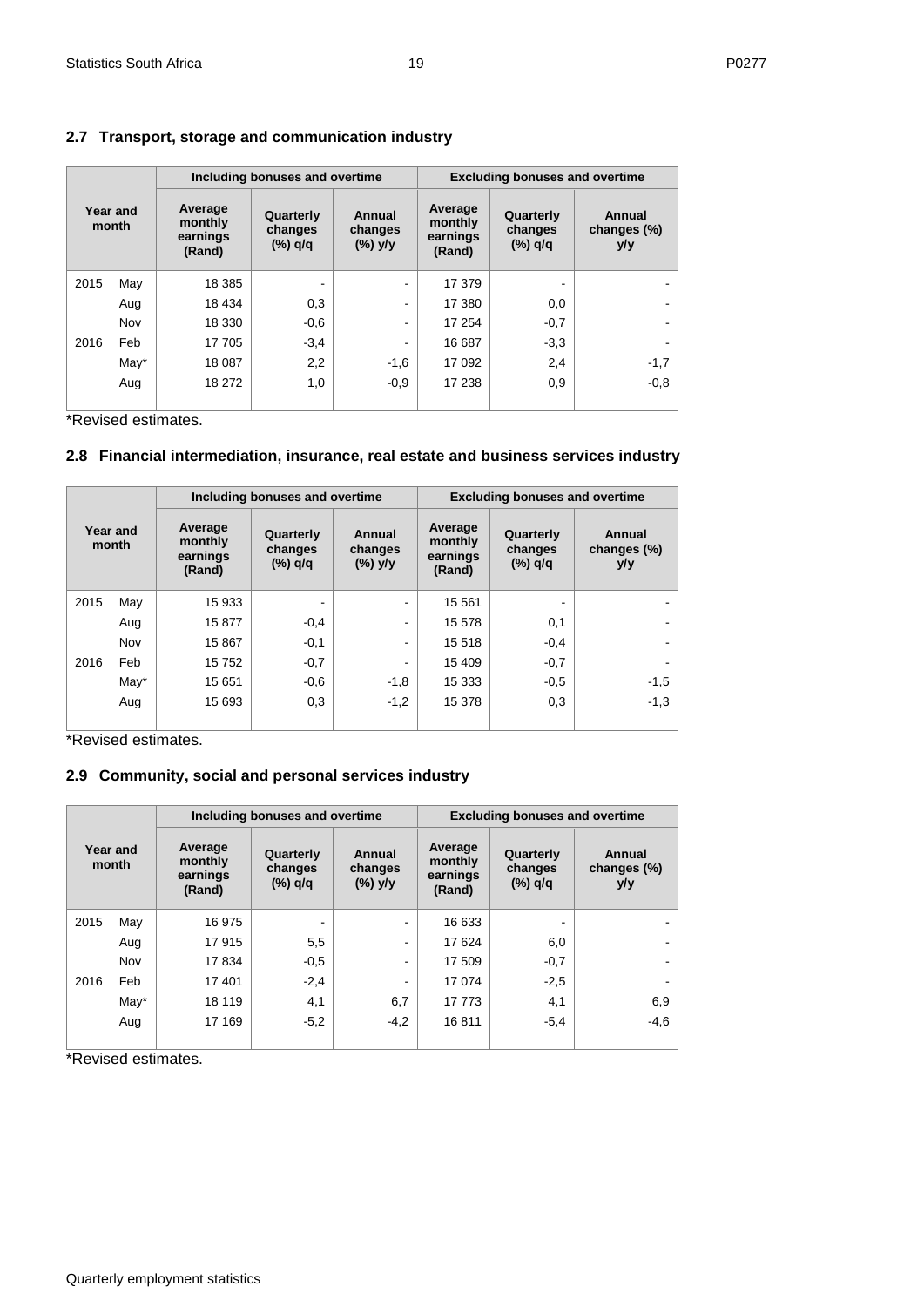## <span id="page-19-0"></span>**Additional information**

## <span id="page-19-1"></span>**Technical notes**

| 1. | <b>Confidence</b><br><i>intervals</i> | The estimated population value will be contained within the interval<br>between the lower and upper 95% confidence limits. |
|----|---------------------------------------|----------------------------------------------------------------------------------------------------------------------------|
|    |                                       | The 95% confidence intervals of a population parameter (gross salaries and<br>wages) are obtained as follows:              |
|    |                                       | Lower limit<br>= lower 95% confidence limit of a population parameter<br>$=$ estimate $-1,96$ *Standard Error (estimate)   |
|    |                                       | and                                                                                                                        |
|    |                                       | Upper limit<br>= upper 95% confidence limit of a population parameter<br>$=$ estimate + 1,96*Standard Error (estimate)     |
|    |                                       | 1.1 Standard Error (SE) = $\frac{upper limit-lower limit}{2}$                                                              |
|    |                                       | 1.2 Relative Standard Error (RSE) = $\frac{SE\left(estimate\right)}{estimate} \times 100$                                  |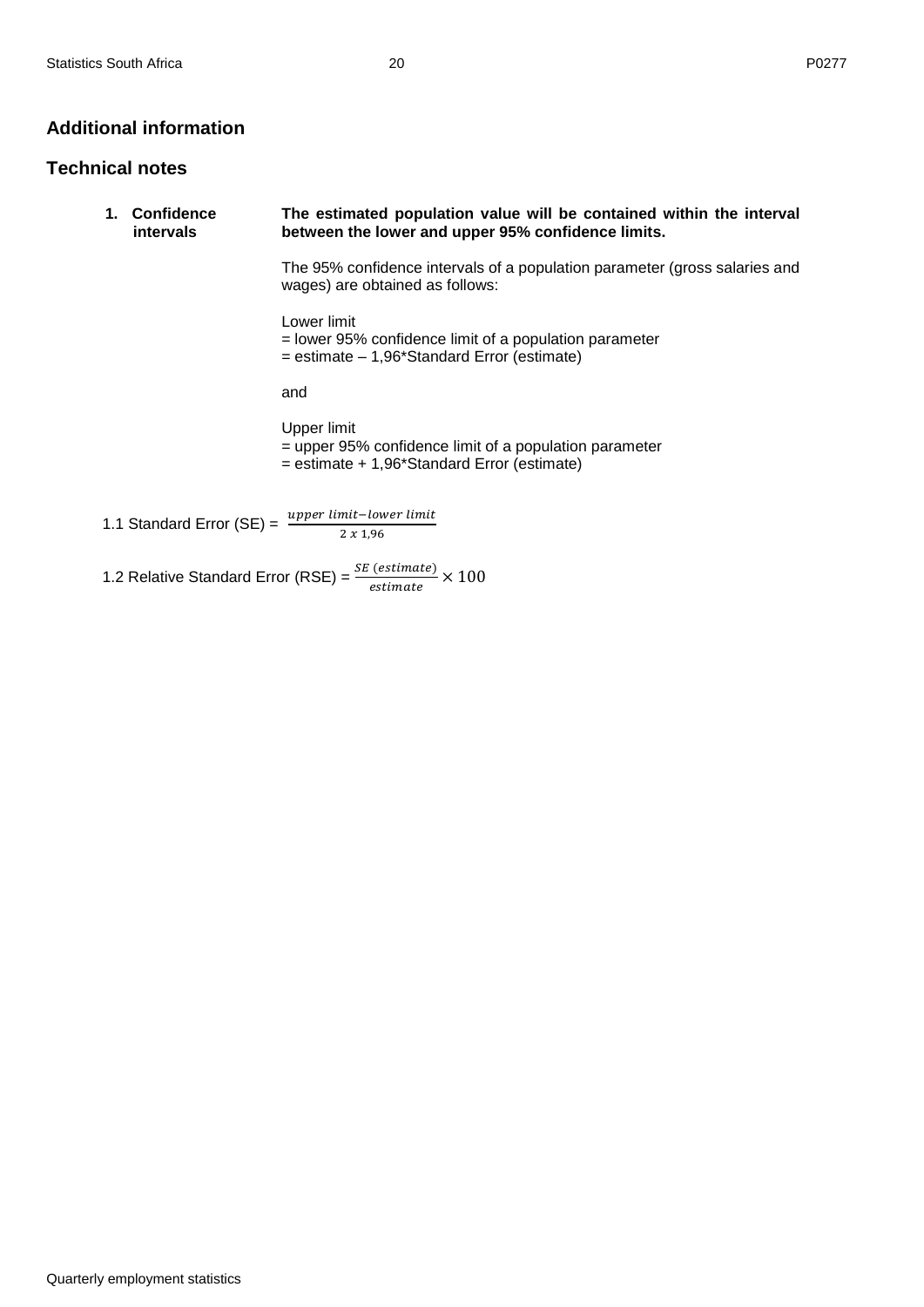|                                                               |            |                    | Quarter ended June* 2016 |                    |            |                    | <b>Quarter ended September 2016</b> |                    |
|---------------------------------------------------------------|------------|--------------------|--------------------------|--------------------|------------|--------------------|-------------------------------------|--------------------|
| <b>Industry</b>                                               | <b>RSE</b> | <b>Lower limit</b> | <b>Estimate</b>          | <b>Upper limit</b> | <b>RSE</b> | <b>Lower limit</b> | <b>Estimate</b>                     | <b>Upper limit</b> |
| Mining and quarrying**                                        | 0,0        | 458 346            | 458 346                  | 458 346            | 0,0        | 459 552            | 459 552                             | 459 552            |
| Manufacturing                                                 | 0,5        | 122 185            | 133 343                  | 144 501            | 0.5        | 119 060            | 1 130 482                           | 1 141 904          |
| Electricity, gas and water supply                             | 0,8        | 60 0 25            | 60 991                   | 61 957             | 0,8        | 59 796             | 60 750                              | 61 704             |
| Construction                                                  | 1,5        | 523 854            | 539 288                  | 554 722            | 1,4        | 529 249            | 544 568                             | 559 886            |
| Wholesale and retail; repair of motor vehicles, motor cycles  |            |                    |                          |                    |            |                    |                                     |                    |
| and personal and household goods; hotels and restaurants      | 0,7        | 881 010            | 1907049                  | 933 089            | 0.7        | 885 865            | 1913575                             | 1941286            |
| Transport, storage and communication                          | 1.1        | 435 522            | 444 714                  | 453 906            | 1,0        | 433 155            | 441 950                             | 450 745            |
| Financial intermediation, insurance, real estate and business |            |                    |                          |                    |            |                    |                                     |                    |
| services                                                      | 1.0        | 2 056 452          | 2 099 314                | 2 142 176          | 1.1        | 2 0 58 2 15        | 2 104 893                           | 2 151 571          |
| Community, social and personal services                       | 0,3        | 2 533 524          | 2 547 291                | 2 5 6 1 0 5 7      | 0.3        | 2 611 503          | 2 625 183                           | 2 638 863          |
| <b>Total</b>                                                  | 0,3        | 9 135 402          | 9 190 337                | 9 245 272          | 0,3        | 9 2 2 1 8 7 2      | 9 280 954                           | 9 340 036          |

## **Table D: Estimates of number of employees by industry within 95% confidence limits**

\*Revised estimates.

\*\*Data obtained from the Department of Mineral Resources (See explanatory notes on page 24).

## **Table E: Estimates of gross earnings (R' 000) by industry within 95% confidence limits**

<span id="page-20-0"></span>

|                                                               |            |                    | Quarter ended June* 2016 |                    |            |                    | Quarter ended September 2016 |                    |
|---------------------------------------------------------------|------------|--------------------|--------------------------|--------------------|------------|--------------------|------------------------------|--------------------|
| <b>Industry</b>                                               | <b>RSE</b> | <b>Lower limit</b> | <b>Estimate</b>          | <b>Upper limit</b> | <b>RSE</b> | <b>Lower limit</b> | <b>Estimate</b>              | <b>Upper limit</b> |
| Mining and quarrying**                                        | 0,0        | 29 083 603         | 29 083 603               | 29 083 603         | 0,0        | 30 062 537         | 30 062 537                   | 30 062 537         |
| Manufacturing                                                 | 0,6        | 56 335 207         | 57 015 977               | 57 696 748         | 0,6        | 58 219 930         | 58 880 187                   | 59 540 445         |
| Electricity, gas and water supply                             | 0,7        | 6488887            | 6 584 867                | 6 680 847          | 0,4        | 8 341 094          | 8 408 757                    | 8 476 420          |
| Construction                                                  | 2.1        | 21 403 582         | 22 303 700               | 23 203 818         | 2,0        | 22 098 972         | 22 984 289                   | 23 869 605         |
| Wholesale and retail; repair of motor vehicles, motor cycles  |            |                    |                          |                    |            |                    |                              |                    |
| and personal and household goods; hotels and restaurants      | 1,2        | 70 482 227         | 72 236 832               | 73 991 437         | 1.4        | 72 947 008         | 74 999 380                   | 77 051 752         |
| Transport, storage and communication                          | 1,4        | 30 965 916         | 31 863 664               | 32 761 413         | 1.3        | 30 304 526         | 31 110 285                   | 31 916 045         |
| Financial intermediation, insurance, real estate and business |            |                    |                          |                    |            |                    |                              |                    |
| services                                                      | 1.9        | 123 376 562        | 128 068 937              | 132 761 312        | 2.0        | 132 508 454        | 137 815 835                  | 143 123 217        |
| Community, social and personal services                       | 0,7        | 172 996 136        | 175 428 058              | 177 859 980        | 0.7        | 176 415 605        | 178 804 978                  | 181 194 350        |
| <b>Total</b>                                                  | 0,6        | 516 858 309        | 522 585 639              | 528 312 969        | 0,6        | 536 737 369        | 543 066 248                  | 549 395 126        |

\*Revised estimates.

<span id="page-20-1"></span>\*\*Data obtained from the Department of Mineral Resources (See explanatory notes on page 24).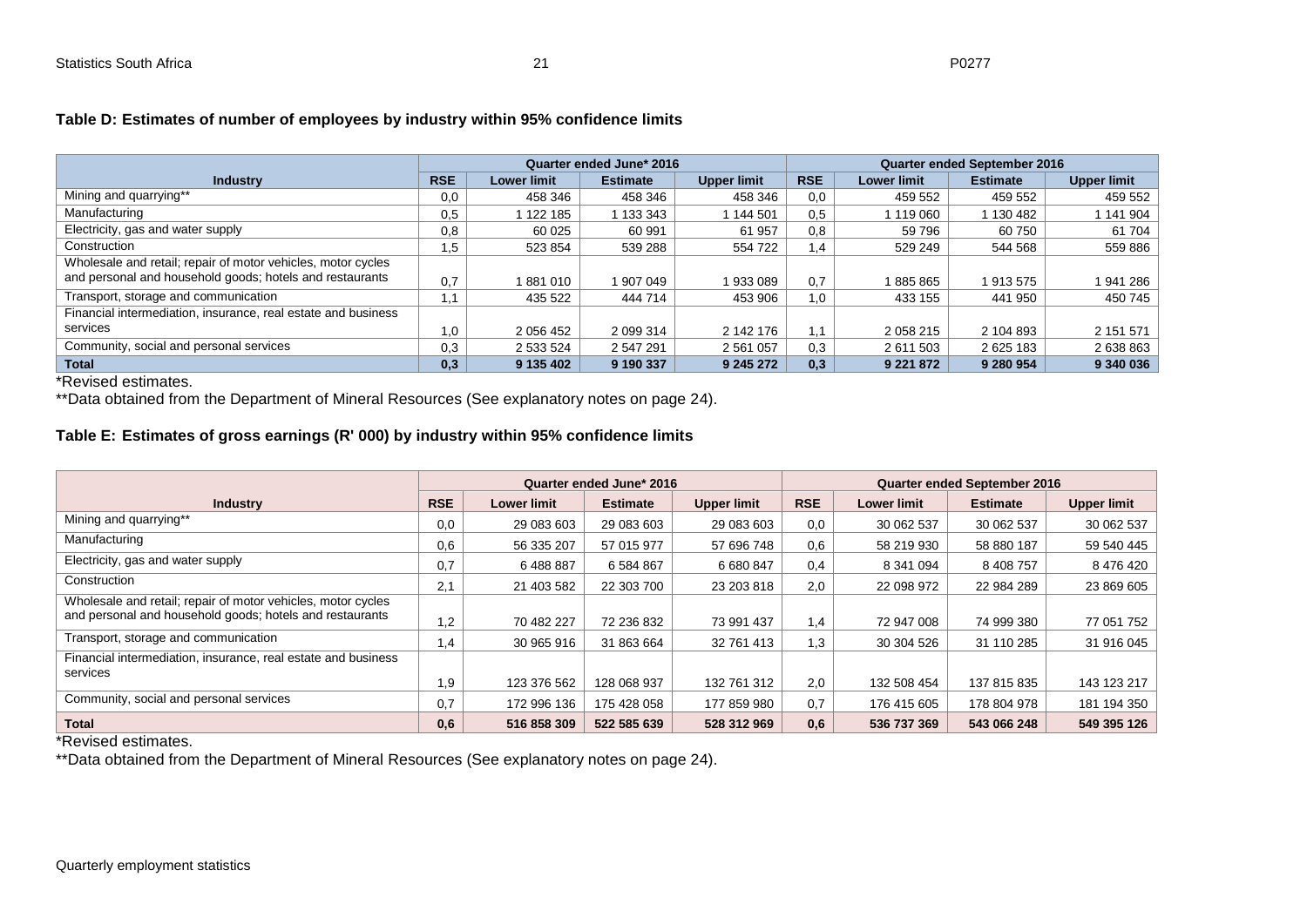| <b>Industry</b>                                                                                                          |            |                    | May* 2016       |                    | August 2016 |                    |                 |                    |
|--------------------------------------------------------------------------------------------------------------------------|------------|--------------------|-----------------|--------------------|-------------|--------------------|-----------------|--------------------|
|                                                                                                                          | <b>RSE</b> | <b>Lower limit</b> | <b>Estimate</b> | <b>Upper limit</b> | <b>RSE</b>  | <b>Lower limit</b> | <b>Estimate</b> | <b>Upper limit</b> |
| Mining and quarrying**                                                                                                   | 0.0        | 22 047             | 22 047          | 22 047             | 0,0         | 22 141             | 22 141          | 22 141             |
| Manufacturing                                                                                                            | 0.7        | 15745              | 15 975          | 16 205             | 0.8         | 16 132             | 16 376          | 16 620             |
| Electricity, gas and water supply                                                                                        | 0,9        | 34 956             | 35 609          | 36 26 2            | 1,0         | 36 507             | 37 200          | 37 893             |
| Construction                                                                                                             | 2,4        | 12 640             | 13 261          | 13882              | 2,4         | 12 986             | 13 635          | 14 2 84            |
|                                                                                                                          |            |                    |                 |                    |             |                    |                 |                    |
| Wholesale and retail; repair of motor vehicles, motor cycles<br>and personal and household goods; hotels and restaurants | 1,4        | 11 749             | 12 076          | 12 403             | 1.6         | 11 918             | 12 305          | 12 692             |
| Transport, storage and communication                                                                                     | 1,5        | 21 293             | 21 958          | 22 623             | 1,5         | 21 799             | 22 4 7 5        | 23 151             |
| Financial intermediation, insurance, real estate and business<br>services                                                | 1,9        | 18 290             | 19 000          | 19 710             | 2.1         | 18 5 26            | 19 302          | 20 078             |
| Community, social and personal services                                                                                  | 0,8        | 21 665             | 21 996          | 22 3 27            | 0.7         | 20 812             | 21 118          | 21 4 24            |
| <b>Total</b>                                                                                                             | 0.6        | 17869              | 18 077          | 18 285             | 0.6         | 17 884             | 18 104          | 18 3 24            |

**Table F: Estimates of average monthly earnings, including bonuses and overtime payments, at current prices, by industry within 95% confidence limits**

\*Revised estimates.

<span id="page-21-0"></span>\*\*Data obtained from the Department of Mineral Resources (See explanatory notes on page 24).

#### **Table G: Estimates of average monthly earnings, excluding bonuses and overtime payments, at current prices, by industry within 95% confidence limits**

| <b>Industry</b>                                                                                                          |            |                    | May* 2016       |                    | August 2016 |                    |                 |                    |
|--------------------------------------------------------------------------------------------------------------------------|------------|--------------------|-----------------|--------------------|-------------|--------------------|-----------------|--------------------|
|                                                                                                                          | <b>RSE</b> | <b>Lower limit</b> | <b>Estimate</b> | <b>Upper limit</b> | <b>RSE</b>  | <b>Lower limit</b> | <b>Estimate</b> | <b>Upper limit</b> |
| Mining and guarrying                                                                                                     |            | -                  |                 |                    |             |                    |                 |                    |
| Manufacturing                                                                                                            | 0,8        | 14 693             | 14 914          | 15 135             | 0.8         | 15 068             | 15 302          | 15 536             |
| Electricity, gas and water supply                                                                                        | 1.0        | 32 241             | 32 858          | 33 4 75            | 0.9         | 33792              | 34 4 24         | 35 056             |
| Construction                                                                                                             | 2.4        | 11 994             | 12 5 94         | 13 194             | 2.5         | 12 3 15            | 12 942          | 13 569             |
| Wholesale and retail; repair of motor vehicles, motor cycles<br>and personal and household goods; hotels and restaurants | 1,4        | 11 391             | 11 713          | 12 0 35            | 1.6         | 11 595             | 11 976          | 12 3 5 7           |
| Transport, storage and communication                                                                                     | 1,6        | 20 104             | 20 750          | 21 396             | 1.6         | 20 550             | 21 203          | 21 856             |
| Financial intermediation, insurance, real estate and business<br>services                                                | 1.9        | 17 909             | 18 614          | 19 319             | 2.1         | 18 14 6            | 18 915          | 19 684             |
| Community, social and personal services                                                                                  | 0.8        | 21 258             | 21 576          | 21 894             | 0.7         | 20 388             | 20 678          | 20 968             |

\*Revised estimates.

<span id="page-21-1"></span>\*\*Data obtained from the Department of Mineral Resources (See explanatory notes on page 24). At this stage the Department of Mineral Resources is unable to provide data items with regard to bonuses and overtime payments separately.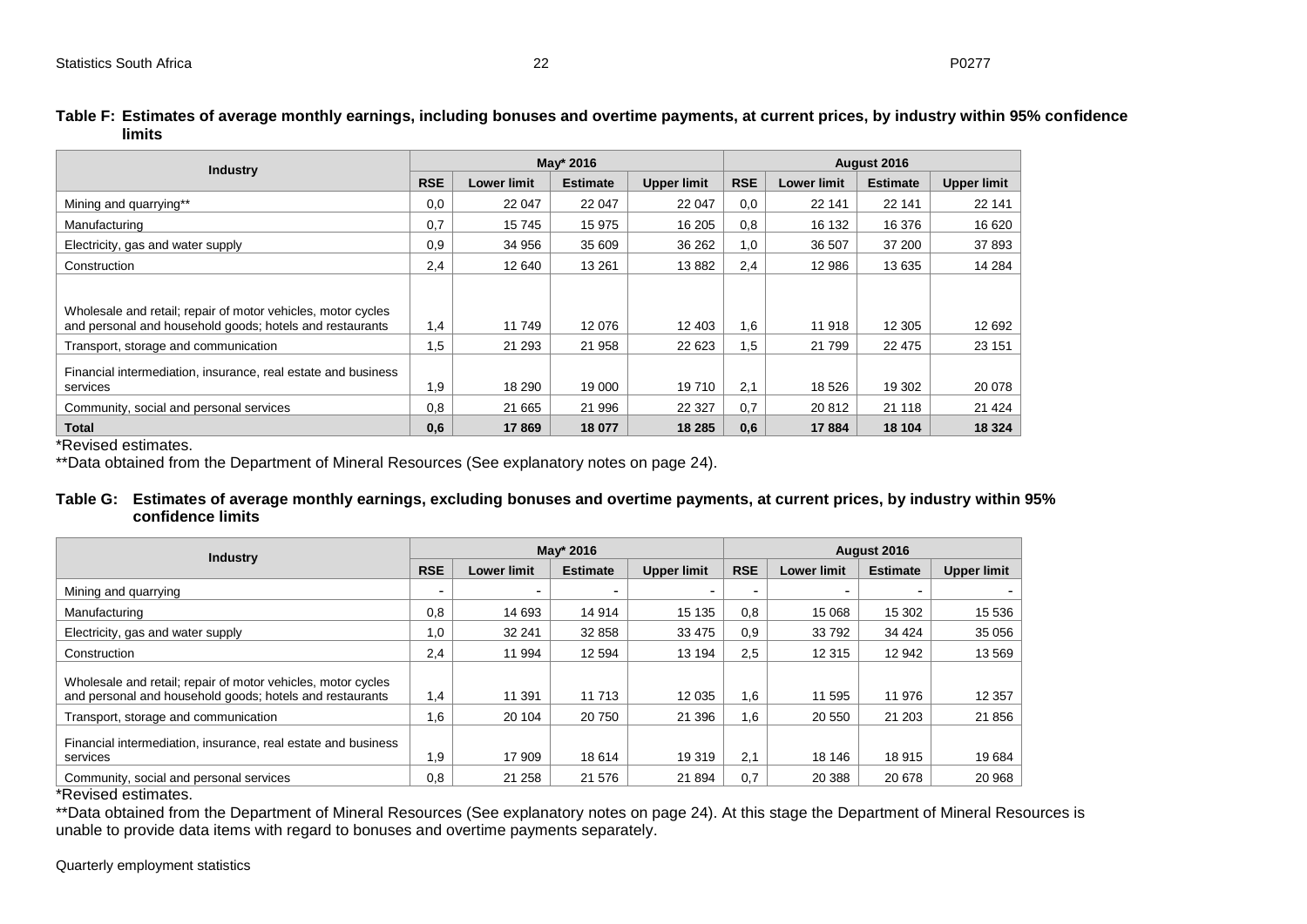## **Explanatory notes**

| <b>Introduction</b>             | This publication contains results of the Quarterly employment statistics<br>(QES) survey of enterprises in the formal non-agricultural business sector of<br>the South African economy. The survey is designed to obtain information<br>regarding: the number of persons employed in the organisation; gross<br>earnings paid; bonuses paid; overtime payments; and severance,<br>termination and redundancy payments paid to employees for each month of<br>the reference quarter.<br>Part 1 deals with the estimation of the number of employees and their<br>earnings.<br>Part 2 deals with the estimation of average monthly earnings. |  |
|---------------------------------|--------------------------------------------------------------------------------------------------------------------------------------------------------------------------------------------------------------------------------------------------------------------------------------------------------------------------------------------------------------------------------------------------------------------------------------------------------------------------------------------------------------------------------------------------------------------------------------------------------------------------------------------|--|
| Scope of the survey             | 1. This survey covers employment statistics of the following industries<br>according to the Standard Industrial Classification of All Economic<br>Activities (SIC), Fifth edition, January 1993:<br>mining and quarrying industry;<br>$\bullet$                                                                                                                                                                                                                                                                                                                                                                                            |  |
|                                 | manufacturing industry;<br>$\bullet$<br>electricity, gas and water supply industry;<br>$\bullet$                                                                                                                                                                                                                                                                                                                                                                                                                                                                                                                                           |  |
|                                 | construction industry;<br>$\bullet$<br>wholesale and retail trade; repair of motor vehicles, motor cycles and<br>$\bullet$<br>personal and household goods; hotels and restaurants industry;<br>transport, storage and communication industry;<br>$\bullet$<br>financial intermediation, insurance, real estate and business<br>$\bullet$<br>services industry; and<br>community, social and personal services industry.<br>$\bullet$                                                                                                                                                                                                      |  |
| <b>Classification</b>           | The Standard Industrial Classification of All Economic Activities (SIC),<br>2.<br>Fifth edition, January 1993, was used to classify the statistical units in<br>the survey. The SIC is based on the 1990 International Standard<br>Industrial Classification of all Economic Activities (ISIC), with suitable<br>adaptations for local conditions. Statistics in this publication are only<br>presented at the SIC major division (one digit) level. Each enterprise is<br>classified to the industry which reflects the predominant activity of<br>the enterprise.                                                                        |  |
| <b>Statistical unit</b>         | The statistical unit for the collection of information is an enterprise. An<br>3.<br>enterprise is a legal unit or a combination of legal units that includes and<br>directly controls all functions necessary to carry out its production<br>activities.                                                                                                                                                                                                                                                                                                                                                                                  |  |
| <b>Purpose of the</b><br>survey | The Quarterly employment statistics survey is a quarterly survey<br>4.<br>covering a sample of approximately 20 000 (VAT registered) private and<br>public enterprises in the formal non-agricultural sector of the South<br>African economy. The information received is used to estimate<br>employment and gross earnings that are used as inputs to the gross<br>domestic product (GDP) and to estimate key economic statistics on<br>average monthly earnings that are mainly used for monitoring economic<br>indicators of the South African economy.                                                                                 |  |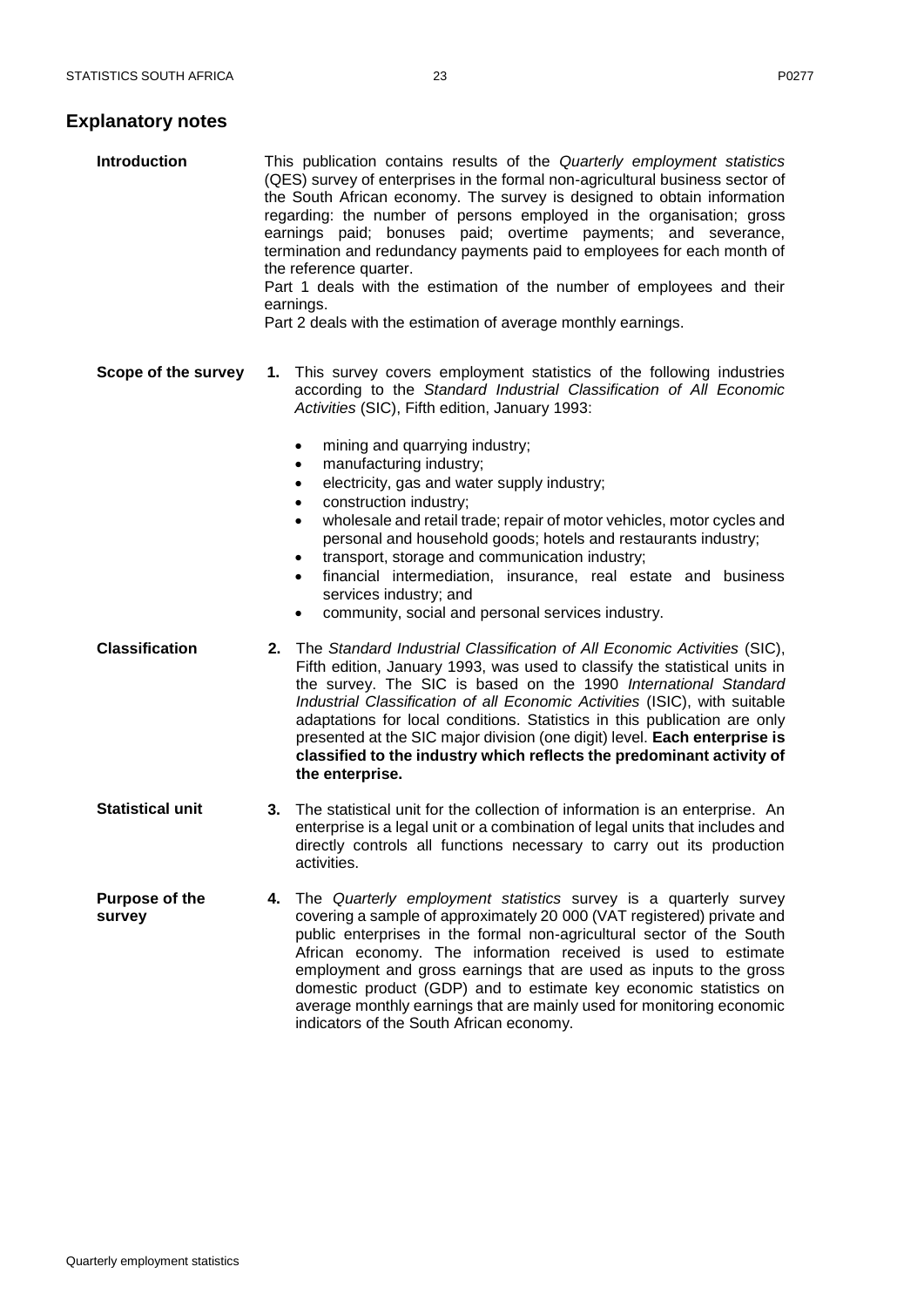| <b>Mining</b> | 5. Stats SA receives information regarding the mining and quarrying<br>industry from the Department of Mineral Resources. The information for<br>the latest quarter is preliminary and will be revised by the Minerals<br>Bureau as soon as they receive more information from the different<br>mines. Users must take note that gross earnings estimates exclude<br>severance, termination and redundancy payments paid during the<br>reference quarter. |
|---------------|-----------------------------------------------------------------------------------------------------------------------------------------------------------------------------------------------------------------------------------------------------------------------------------------------------------------------------------------------------------------------------------------------------------------------------------------------------------|
|---------------|-----------------------------------------------------------------------------------------------------------------------------------------------------------------------------------------------------------------------------------------------------------------------------------------------------------------------------------------------------------------------------------------------------------------------------------------------------------|

- **Notes on estimates 6.** Average monthly earnings statistics represent average gross (before tax) earnings of employees and do not relate to the earnings of the 'average' person. Estimates of average monthly earnings are derived by dividing estimates of monthly total earnings by estimates of number of employees. Changes in the average may be affected not only by changes in the level of earnings of employees but also by changes in the overall composition of the wage and salary earner segment of the labour force. There are several aspects which can contribute to compositional changes, including variations over time in the proportions of full-time, part-time and casual employees.
- **Reliability of estimates 7.** Inaccuracies may occur because of imperfections in reporting by enterprises and errors made with the collection and processing of the data. Inaccuracies of this kind are referred to as non-sampling errors. Every effort is made to reduce non-sampling errors to a minimum by designing the questionnaire carefully, undertaking pilot studies, editing the data and efficient operating procedures. Fluctuations may occur in consecutive quarters as a result of seasonal and economic factors.
- **Standard errors 8.** The estimates in this publication are based on a sample drawn from units in the surveyed population. As a result of the entire population not being surveyed, the published estimates are subject to sampling error. The most common way of quantifying such sampling error is to calculate the standard error for the published estimates or statistics.
- **Effects of rounding 9.** (a) Estimates of average monthly earnings are rounded to the nearest rand. Percentage changes are calculated on the actual values and may differ from calculations on rounded estimates. The sum of the rounded industry estimates do not necessarily add up to the total.

(b) Estimates of employment are rounded to the nearest thousand, while earnings are rounded to the nearest million. Percentage changes are calculated on the actual values and may differ

from calculations on rounded estimates. The sum of the rounded industry estimates do not necessarily add to the total.

**Revised figures 10.** Figures for the quarters published in this release are preliminary and may be revised in subsequent publications.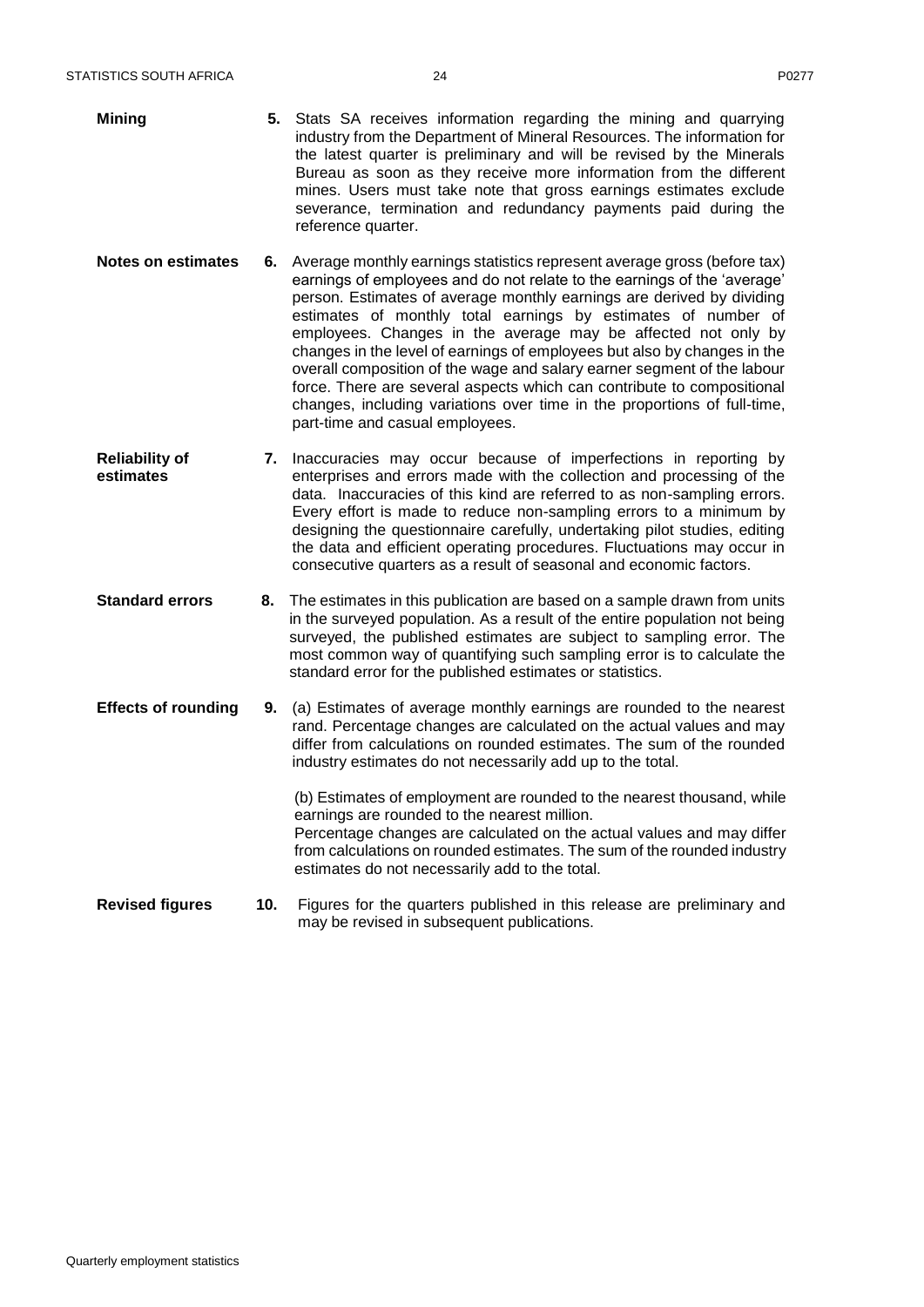|                              |                                                                                                                                                                     | <b>Related publications 11.</b> Users may also wish to refer to the following publications which are<br>available from Stats SA:                                                                                                                                                                                                                                                                                                                                                                                                                                                                                           |
|------------------------------|---------------------------------------------------------------------------------------------------------------------------------------------------------------------|----------------------------------------------------------------------------------------------------------------------------------------------------------------------------------------------------------------------------------------------------------------------------------------------------------------------------------------------------------------------------------------------------------------------------------------------------------------------------------------------------------------------------------------------------------------------------------------------------------------------------|
|                              | $\bullet$                                                                                                                                                           | <b>Stats in Brief</b><br>Quarterly Labour Force Survey                                                                                                                                                                                                                                                                                                                                                                                                                                                                                                                                                                     |
| Pre-release policy           |                                                                                                                                                                     | 12. Stats SA's pre-release policy may be inspected at its website,<br>www.statssa.gov.za                                                                                                                                                                                                                                                                                                                                                                                                                                                                                                                                   |
| Response rate                |                                                                                                                                                                     | 13. The response rate for the quarter ended September 2016 was 87.7%.                                                                                                                                                                                                                                                                                                                                                                                                                                                                                                                                                      |
| Abbreviations and<br>symbols | <b>BSF</b><br><b>DMR</b><br><b>GDP</b><br>IBR.<br>ILO.<br>ΙT<br>QLFS<br>QES.<br><b>RSE</b><br>SARS<br>SE<br><b>SEE</b><br>SIC.<br><b>SNA</b><br><b>VAT</b><br>n.e.c | <b>Business Sampling Frame</b><br><b>Department of Mineral Resources</b><br><b>Gross Domestic Product</b><br><b>Integrated Business Register</b><br>International Labour Organisation<br>Income Tax<br>Quarterly Labour Force Survey<br><b>Quarterly Employment Statistics</b><br><b>Relative Standard Error</b><br>South African Revenue Service<br><b>Standard Error</b><br>Survey of Employment and Earnings<br>Standard Industrial Classification of all Economic Activities<br>System of National Accounts<br><b>Stats SA Statistics South Africa</b><br>Value added-Tax<br>Not elsewhere classified<br>Not available |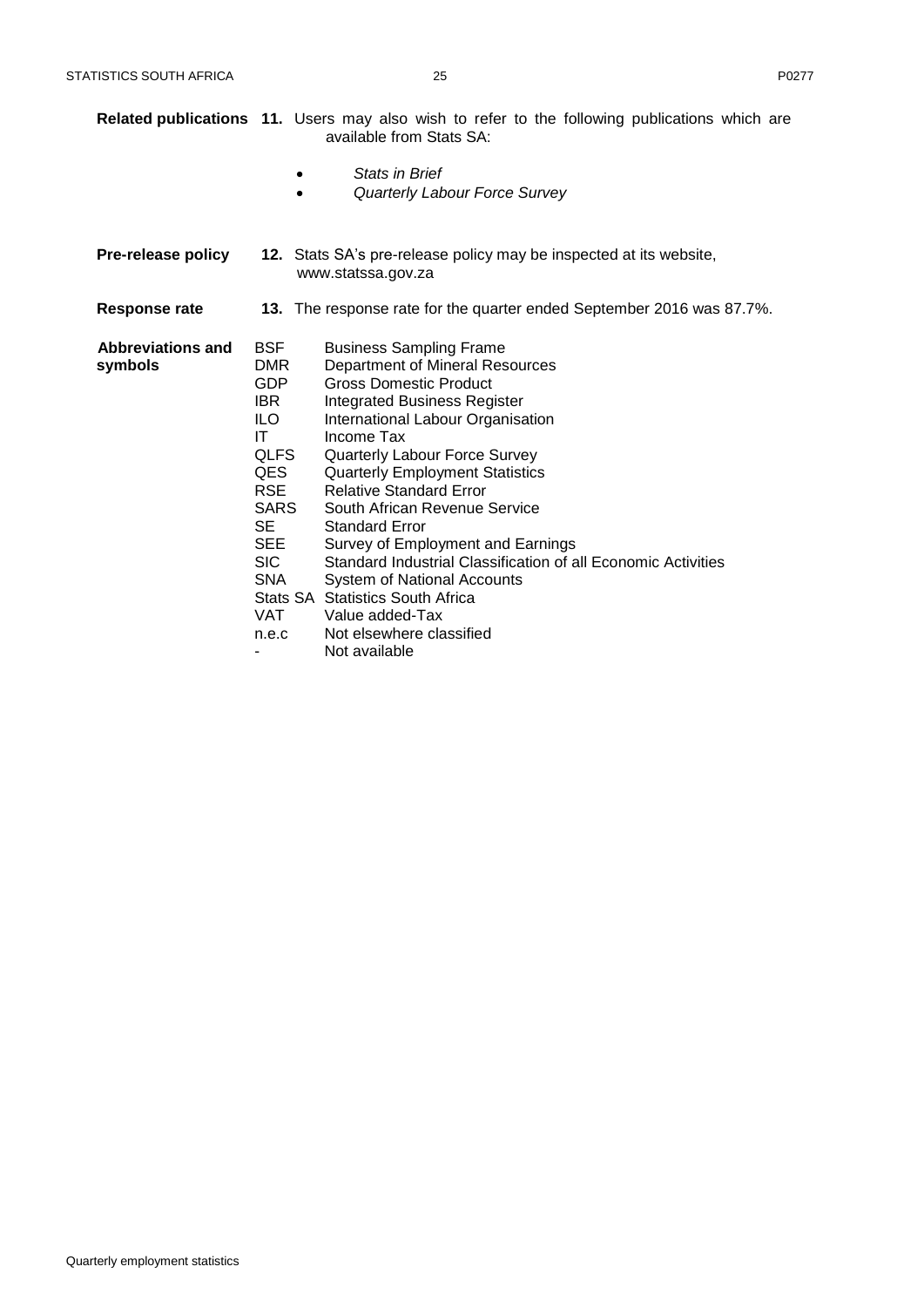<span id="page-25-0"></span>**Glossary**

| Annual percentage change                            | An annual percentage change is the change in the employment, the<br>gross earnings or the average monthly earnings of the given period<br>compared with the employment, the gross earnings or the average<br>monthly earnings of the corresponding period of the previous year<br>expressed as a percentage.                                                                                                                                                                                                                                                                                                                                                                                                                                                                                                                                                                                                                                                                                                                                     |
|-----------------------------------------------------|--------------------------------------------------------------------------------------------------------------------------------------------------------------------------------------------------------------------------------------------------------------------------------------------------------------------------------------------------------------------------------------------------------------------------------------------------------------------------------------------------------------------------------------------------------------------------------------------------------------------------------------------------------------------------------------------------------------------------------------------------------------------------------------------------------------------------------------------------------------------------------------------------------------------------------------------------------------------------------------------------------------------------------------------------|
| Average monthly earnings<br>at constant 2012 prices | Average monthly earnings at constant 2012 prices measure average<br>monthly earnings after the direct effects of inflation have been<br>eliminated. The deflator used to deflate the current average earnings<br>is the consumer price index (December 2012=100).                                                                                                                                                                                                                                                                                                                                                                                                                                                                                                                                                                                                                                                                                                                                                                                |
| Average monthly earnings<br>at current prices       | Average monthly earnings at current prices are calculated by dividing<br>the total gross earnings, excluding severance, termination and<br>redundancy payments, for the reference month by the number of<br>employees as at the end of the reference month.                                                                                                                                                                                                                                                                                                                                                                                                                                                                                                                                                                                                                                                                                                                                                                                      |
| <b>Casual employees</b>                             | Casual employees are employees who fall neither within the<br>'permanent employee' category nor within that of a 'temporary<br>employee'. Such employees are typically working daily or hourly.<br>Employers can dispense with their services at a very short notice,<br>usually not exceeding a period of one week. Casual employees are not<br>entitled to benefits such as paid leave and medical aid contributions<br>paid by employers. Casual employees can be part-time or full time.                                                                                                                                                                                                                                                                                                                                                                                                                                                                                                                                                     |
| <b>Enterprises</b>                                  | Enterprises are legal units, or a combination of legal units, that include<br>and directly control all functions necessary to carry out their production<br>activities.                                                                                                                                                                                                                                                                                                                                                                                                                                                                                                                                                                                                                                                                                                                                                                                                                                                                          |
| <b>Formal sector</b>                                | The formal sector includes all businesses that are registered in any<br>way.                                                                                                                                                                                                                                                                                                                                                                                                                                                                                                                                                                                                                                                                                                                                                                                                                                                                                                                                                                     |
| <b>Full-time employees</b>                          | Full-time employees are those permanent, temporary and casual<br>employees who normally work the agreed number of hours in their<br>particular occupation or, if the agreed number of hours does not apply,<br>who normally work 40 hours or more per week. This excludes the self-<br>employed and working proprietors. (Refer to notes on number of<br>employees below.)                                                                                                                                                                                                                                                                                                                                                                                                                                                                                                                                                                                                                                                                       |
| <b>Gross earnings</b>                               | Gross earnings are payments for ordinary-time, standard or agreed<br>hours during the reference period for all permanent, temporary, casual,<br>managerial and executive employees before taxation and other<br>deductions for the reference period. This includes salaries and wages;<br>commission if a retainer, wage or salary was also paid; employer's<br>contribution to pension, provident, medical aid, sick pay and other<br>funds; allowances; etc., but excludes earnings of sole proprietors or<br>partners of unincorporated businesses; commission where a retainer,<br>wage or salary was not paid; payments to subcontractors and<br>consultants who are not part of the enterprise; and severance,<br>termination and redundancy payments. Gross earnings are the total<br>sum of the earnings including performance and others bonuses;<br>overtime payments for the three months of the reference quarter (e.g.<br>gross earnings of quarter ended September is the sum of total earnings<br>of July, August and September). |
| <b>Industries</b>                                   | Industries consist of groups of enterprises engaged in the same or<br>similar kind of activity. The definition of industries is based on the<br>System of National Accounts (SNA) and is in line with that in the<br>Standard Industrial Classification of all Economic Activities (SIC), Fifth<br>Edition, and Report No. 09-09-02 of January 1993.                                                                                                                                                                                                                                                                                                                                                                                                                                                                                                                                                                                                                                                                                             |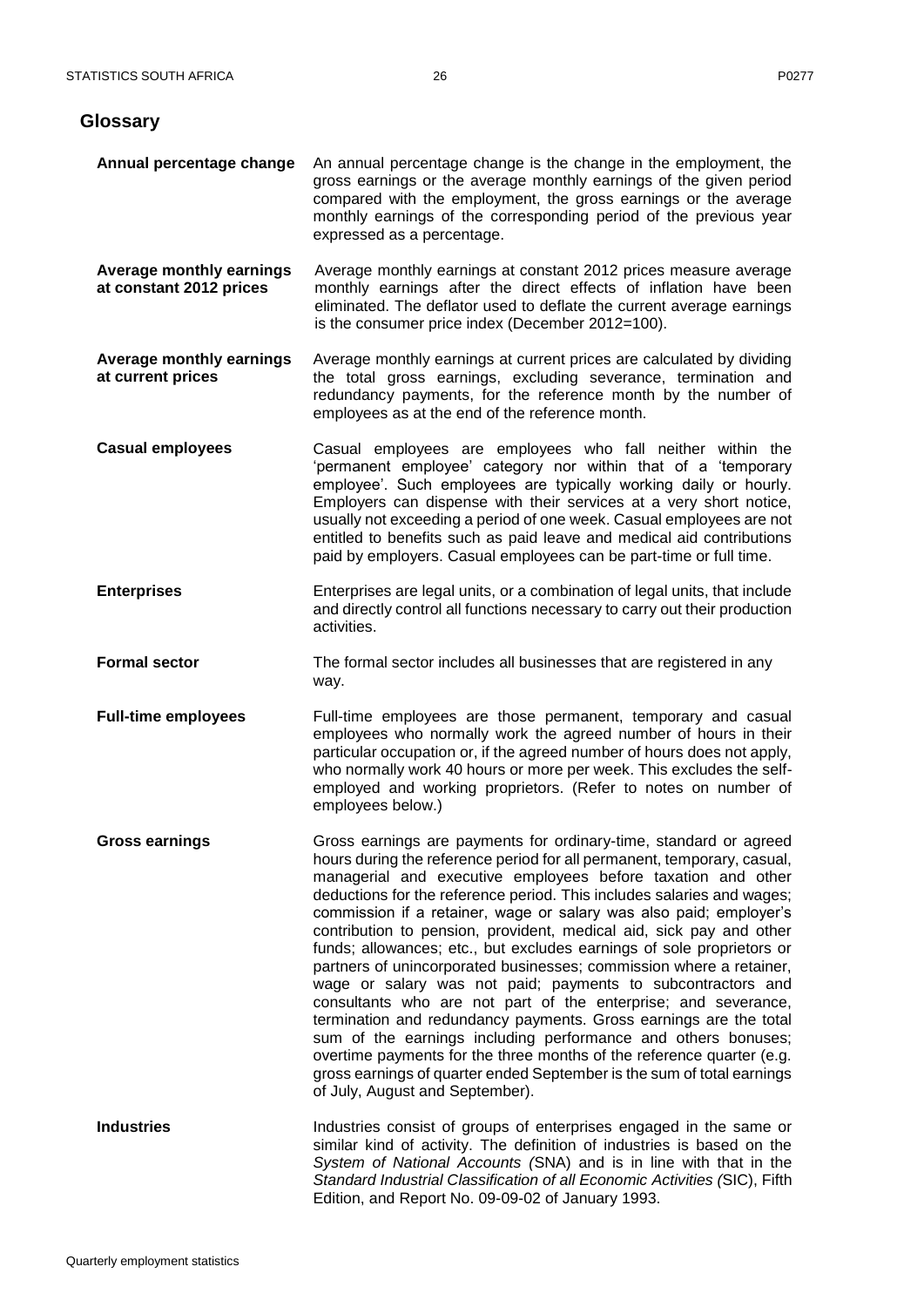- **Informal sector** The informal sector consists of those organisations that are not registered in any way. They are generally small in nature, and are seldom run from business premises. Instead, they are generally run from homes, street pavements and other informal arrangements.
- **Number of employees** The number of employees is the number of people employed by the organisation who received payment (in salaries; wages; commission, in addition to a retainer, salary or wage; piece rates; or payments in kind) for any part of the reference period. This excludes independent contractors and consultants; working proprietors; sole and joint owners; and employees paid on a commission basis where a retainer, salary or wage was not paid. The number of employees refers to the number of people employed at the end of the reference period (see **Reference quarter/month/period** below).
- **Ordinary-time hours Ordinary-time hours are those hours actually worked during normal** periods of work. These hours include hours of paid leave taken during the reference period (e.g. sick leave, annual leave) and hours of normal shift work. Ordinary-time hours paid for exclude overtime hours worked, hours relating to payment in advance and hours relating to back pay.
- **Overtime hours paid for** Overtime hours paid for are those hours worked in excess of ordinarytime hours, standard or agreed hours of work that were paid for in the reference period.
- **Overtime payments** Overtime payments refer to payment for hours worked and paid for in excess of ordinary-time hours, standard or agreed hours worked for the reference period. Penalty payments that relate to overtime are also included.
- **Part-time employees** Part-time employees are those permanent, temporary or casual employees who are not full-time employees as defined above or who normally work less than 40 hours per week. This excludes the selfemployed at work or with an enterprise but temporarily not at work.
- **Performance and other bonuses** Performance and other bonuses cover seasonal, end-of-year and onetime bonuses and additional payments supplementary to normal payments.

Performance and other bonuses include profit-sharing bonuses, merit bonuses, incentive bonuses, total amounts of payments that were paid during the reference period but relate to other pay periods, e.g. annual leave, thirteenth cheques. Performance and other bonuses exclude reimbursements for expenses incurred whilst conducting employer's business; severance, termination and redundancy payments.

- **Permanent employees** Permanent employees are employees appointed on an open-ended contract with no stipulated termination date, and who are entitled to benefits such as paid leave and medical aid contributions paid by employers. This excludes the self-employed at work.
- **Quarterly percentage change** A quarterly percentage change is the change in the employment, the gross earnings or the average monthly earnings of the given quarter/month compared with the employment, the gross earnings or the average monthly earnings of the previous quarter/month expressed as a percentage.
- **Reference quarter/month/period** Reference quarter/period in part 1 of this publication refers to the three months up to the end of March, June, September or December. Reference month/period in part 2 of this publication refers to the months of February, May, August or November.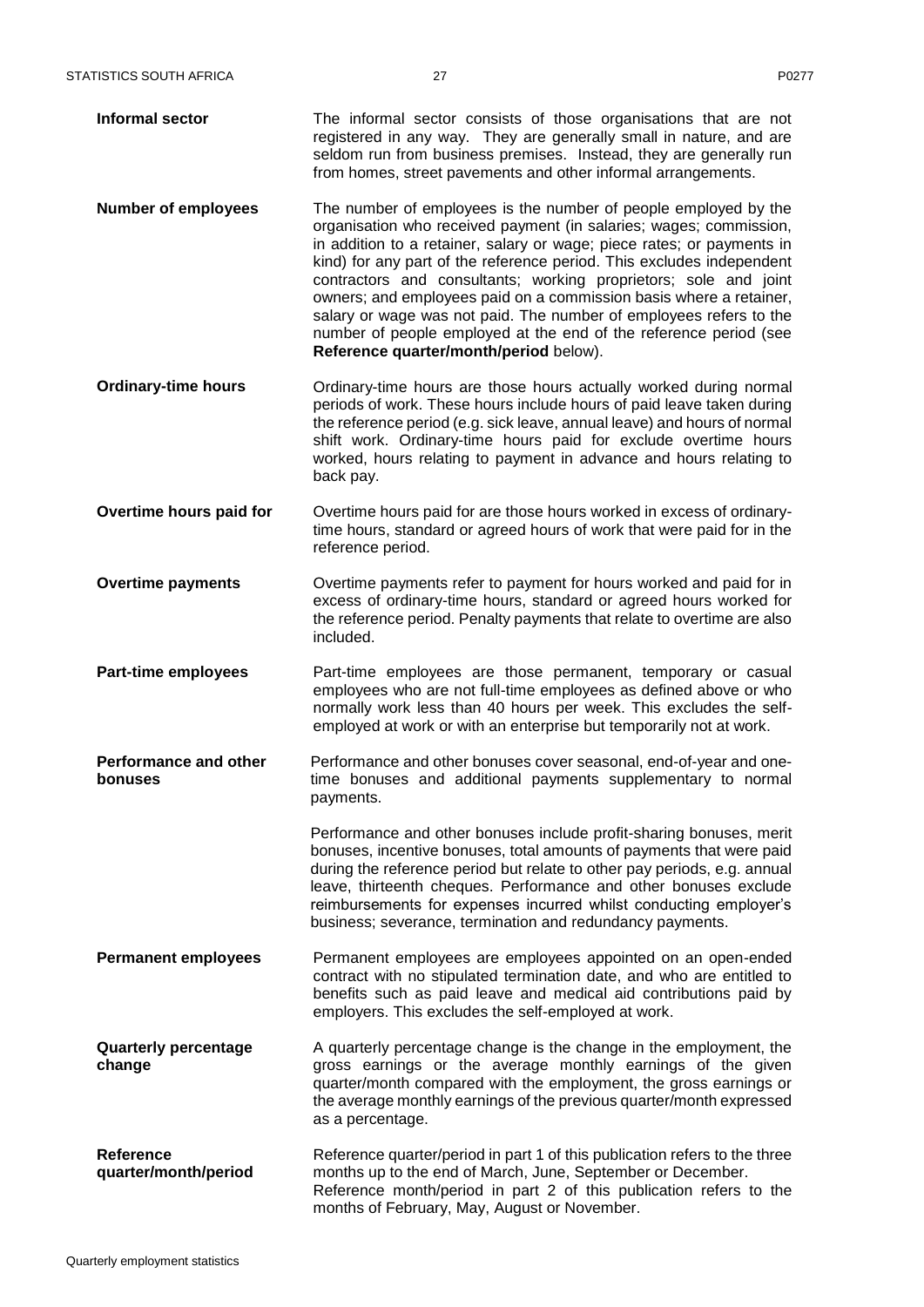| Severance, termination<br>and redundancy payments | Severance, termination and redundancy payments include payments<br>of accumulated leave made to employees who finished work during the<br>reference period as well as payments intended to compensate for loss<br>of employment.                                                                                                                                    |
|---------------------------------------------------|---------------------------------------------------------------------------------------------------------------------------------------------------------------------------------------------------------------------------------------------------------------------------------------------------------------------------------------------------------------------|
| <b>Temporary employees</b>                        | Temporary employees are employees appointed on a short-term<br>contract basis for periods normally not exceeding one year. Such<br>contracts would typically stipulate a termination date, but could be<br>renewed by mutual agreement between the employer and the<br>employee. This excludes the self-employed with an enterprise but<br>temporarily not at work. |